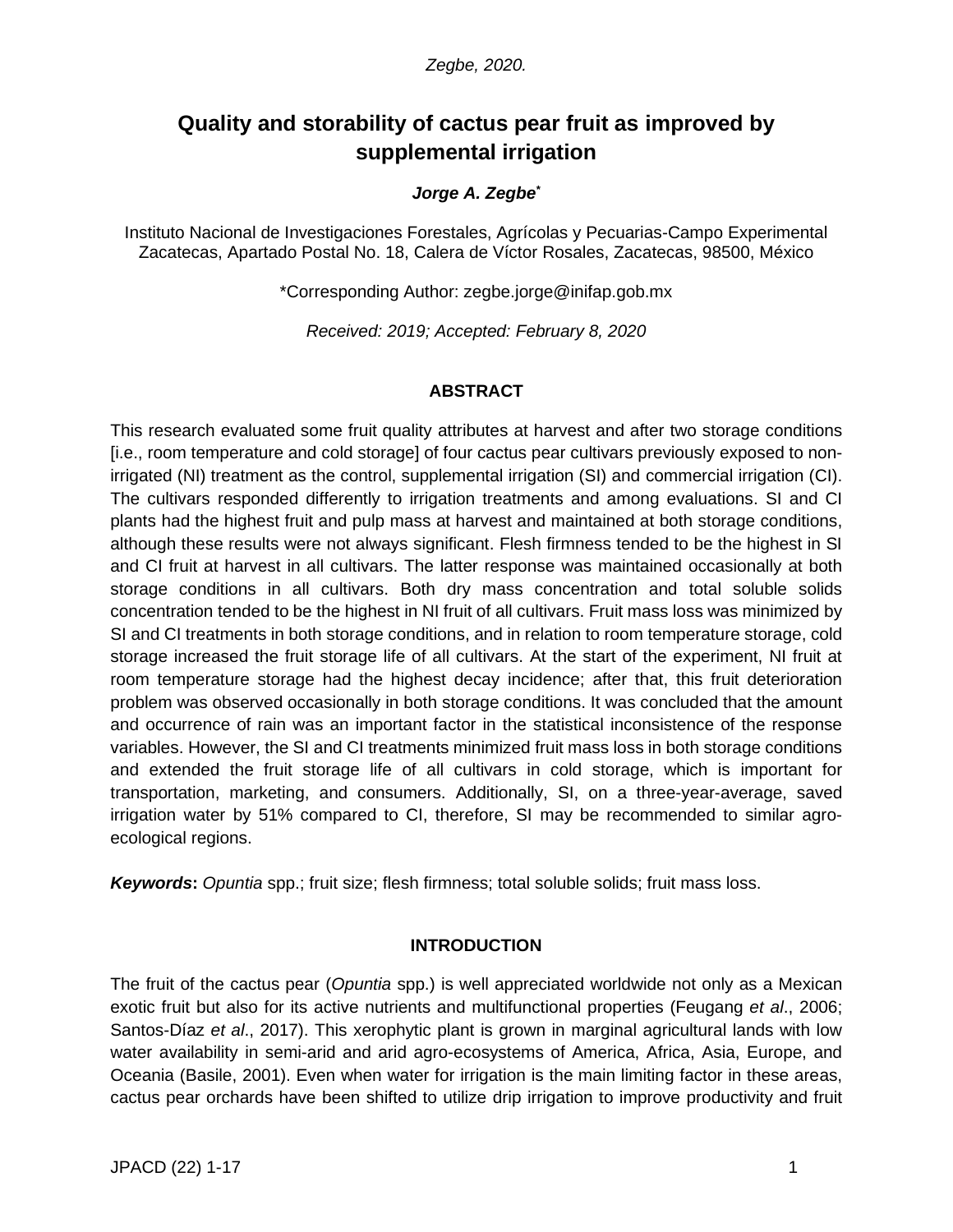size (Nerd *et al*., 1989; García de Cortázar and Nobel, 1992; Mulas and D'hallewin, 1997; Gugliuzza *et al*., 2002; Zegbe and Serna-Pérez, 2018). Regardless of the fruit yield improvement, fruit quality attributes assessed at harvest from plants that were irrigated or not irrigated have produced mixed results. For instance, Mulas and D'hallewin (1997) found that fruit quality from irrigated plants was dependent on the cultivar, the percentage of pulp, dry mass and flesh firmness were lower in irrigated fruit than in non-irrigated fruit; while the total soluble solids concentration was higher in some irrigated cultivars than in others.

In contrast, Gugliuzza *et al*. (2002) found that the largest fruit mass and export-sized fruit was produced in irrigated plants, but the total soluble solids concentration was similar between irrigated and non-irrigated fruit. Regarding fruit mass and export-sized fruit, Zegbe and Serna-Pérez (2018) observed similar results to those of Gugliuzza *et al*. (2002). However, flesh firmness and peel mass tended to be higher in both irrigated and non-irrigated fruit, while both irrigation treatments produced similar outputs regarding pulp mass, total soluble solids concentration, and fruit dry mass concentration. Additionally, Zegbe and Serna-Pérez (2018) collected fruit from the same experiment and exposed fruit to room temperature storage for four weeks. After storing, the fruit quality assessment revealed that all fruit quality attributes evaluated were maintained similarly to their corresponding irrigation treatments evaluated at harvest, but irrigated fruit minimized fruit mass loss during storage.

Supplemental irrigation (SI) is another water-saving irrigation technology used to increase and stabilize annual crop yields in dry zones (Oweis and Hachum, 2003; Abderrazzak *et al*., 2013). The SI has also been applied to fruit crops such as olives (Razouk et al., 2013), peaches (Oweis and Hachum, 2012) and cactus pear (Van Der Merwe *et al*., 1997; Zegbe *et al*., 2019). Van Der Merwe *et al*. (1977) reported some fruit quality attribute improvements at harvest (e.g., fruit and pulp mass), they concluded that SI could not be justified in regions where the drought events occur occasionally due to the irrigation cost involved. The opposite was concluded by Zegbe *et al*. (2019), but additionally they saved water by 52% compared to commercially irrigated (CI) plants. Hence, this experiment was set up with four cactus pear cultivars to test the hypothesis that cactus pear plants under SI and CI would produce comparable responses in fruit quality attributes at harvest and maintained during room temperature and cold room storages. Storage life, in terms of fruit mass loss, was included because of its importance for handling, transportation to local and distant markets, and consumer acceptance and preference.

## **MATERIALS AND METHODS**

## *Experimental place, vegetal material, and orchard management*

The experiment was set up at the Campo Experimental Zacatecas, Calera, Zacatecas, Mexico (lat. 22°54'N, long. 102°39'W, elevation 2,197 m) from 2011 to 2013. The experimental site annually receives 416 mm of rainfall and 75% of it occurs between July and October. The mean annual pan evaporation is 1,609 mm. The annual mean temperature of the site is 14.6 °C. The orchard was established on a loam texture soil with 1.73% and 7.75 of organic matter content and pH, respectively.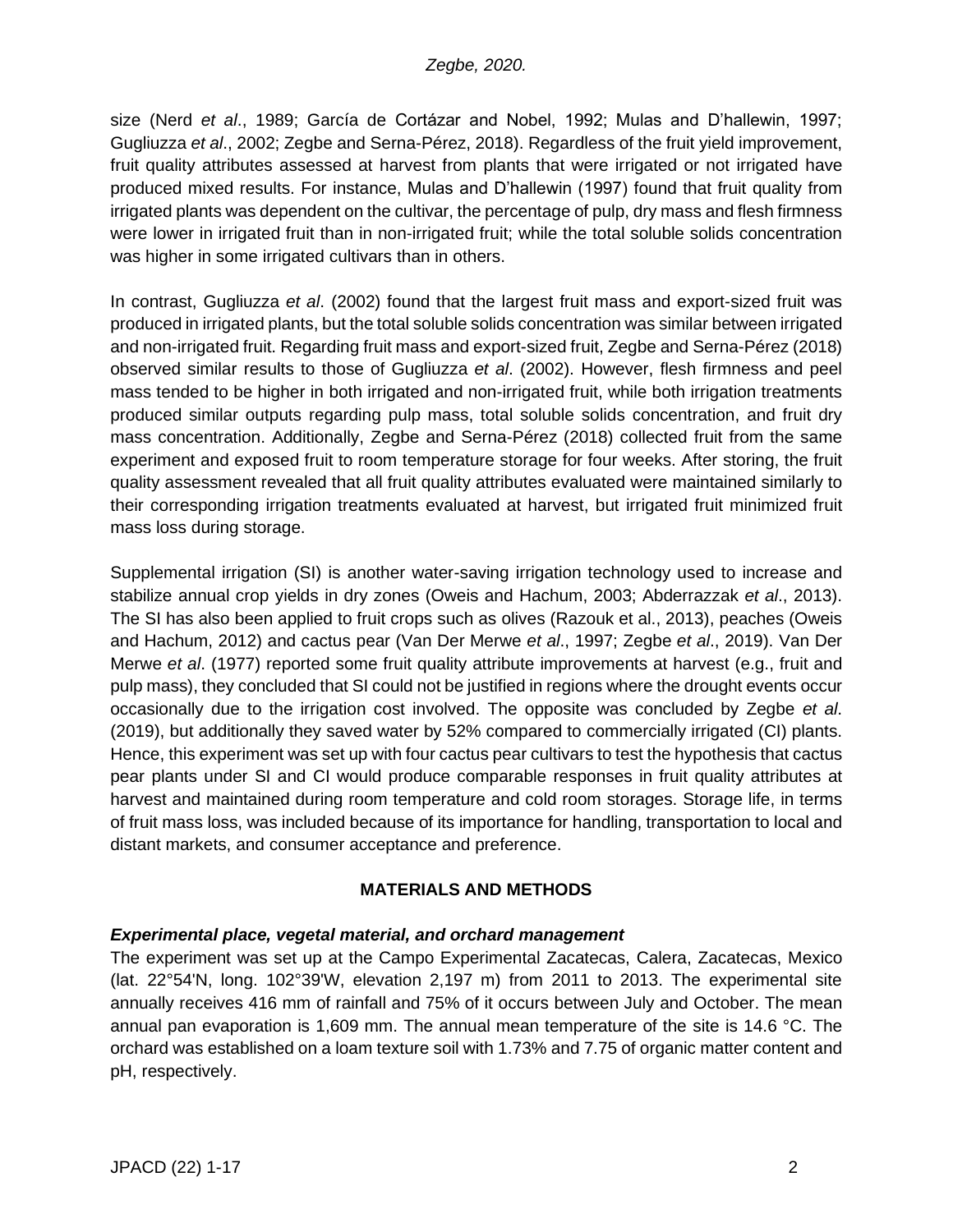The study included five-year-old plants of the following cactus pear cultivars: 'Amarilla Olorosa' (*O*. spp.; orange-pulped fruit), 'Cristalina' (*O. albicarpa* Scheinvar; white-pulped fruit), 'Dalia Roja' (*O*. spp.; red-pulped fruit), and 'Roja Lisa' [*O*. *ficus-indica* (L.) Mill.; red-pulped fruit]. The last two cultivars bear early-maturing fruit compared to the two former ones.

Plants were trained to an open vase system and spaced at 4 m x 3 m. Plants were handled with local agricultural practices (e.g., cladode pruning, fruit thinning, drip irrigation, fertigation, and weed and pest control as required). The orchard soil was covered with a mixture of native grass that was mowed periodically.

# *Treatments and experimental design*

The treatments, as main plot, were: commercial irrigation (CI), where water depth was applied weekly to reach filed capacity (FC = 0.28 m<sup>3</sup> m<sup>-3</sup>), supplemental irrigation (SI), where water depth was applied to reach FC every time the soil water content was approximately 0.14 m<sup>3</sup> m<sup>-3</sup>, and non-irrigated (NI) as the rain-fed control. The subplots were the four cultivars above described that were randomly allocated within each block. The experimental unit comprising nine cactus pear plants per cultivar. The experiment was conducted in a split-block design. Briefly, during the growing seasons, soil water content was registered in all treatments and cultivars before and 24 h after each irrigation episode at a soil depth of 30 cm using time domain reflectometry (TDR, Mini-Trase System, Soil Moisture Equipment Corp., Santa Barbara, CA, USA). The latter information was used to estimate irrigation water depth applied and crop evapotranspiration (Zegbe and Serna-Pérez, 2012). The rainwater and relevant climatological information were acquired from an automated weather station (Adcon Telemetry System) placed at 1.8 km away from the experiment.

## *Postharvest experiment*

Every growing season, from the experiment described above, eight fruits per replicate (twentyfour fruits per treatment) were randomly harvested from around the plants when the fruit skin color was either green-to-yellow ('Amarilla Olorosa'), green-to-white ('Cristalina') or green-to-red ('Roja Lisa' and 'Dalia Roja'). Every growing season, three groups of 72 fruits from each cultivar were formed. The fruit quality at harvest was assessed with the first group of fruits. The other two groups of fruits were stored each at cold storage or room temperature. The cold room was not available in 2011, but cold storage conditions were 10 ºC and 85% of relative humidity (RH) for 2012 and 10 °C and 90% RH for 2013. At room temperature, the storage conditions were different for each cactus pear fruit due to their harvest time and the length of storage required to reach an 8% threshold of fruit mass loss to observe shrivel symptoms. So, room temperature conditions for 'Amarilla Olorosa' fruit were, on average, 25 ºC and 35% RH for 2011, 25 ºC and 39% RH for 2012, and 21 ºC and 52% RH for 2013. For 'Cristalina' fruit, the corresponding values were 25 ºC and 33% RH, 23 ºC and 39% RH, and 21 ºC and 52% RH, respectively. For both 'Roja Lisa' and 'Dalia Roja' fruit, the corresponding values were 24 ºC and 40% RH, 25 ºC and 37% RH, and 23 ºC and 35% RH, respectively. Before storing, the spines were removed, and the fruit was cured with a solution of copper sulphate (2.5 ml/L) and chlorine (1%). The experiments per cultivar at room temperature and cold storage were conducted in a completely randomized design.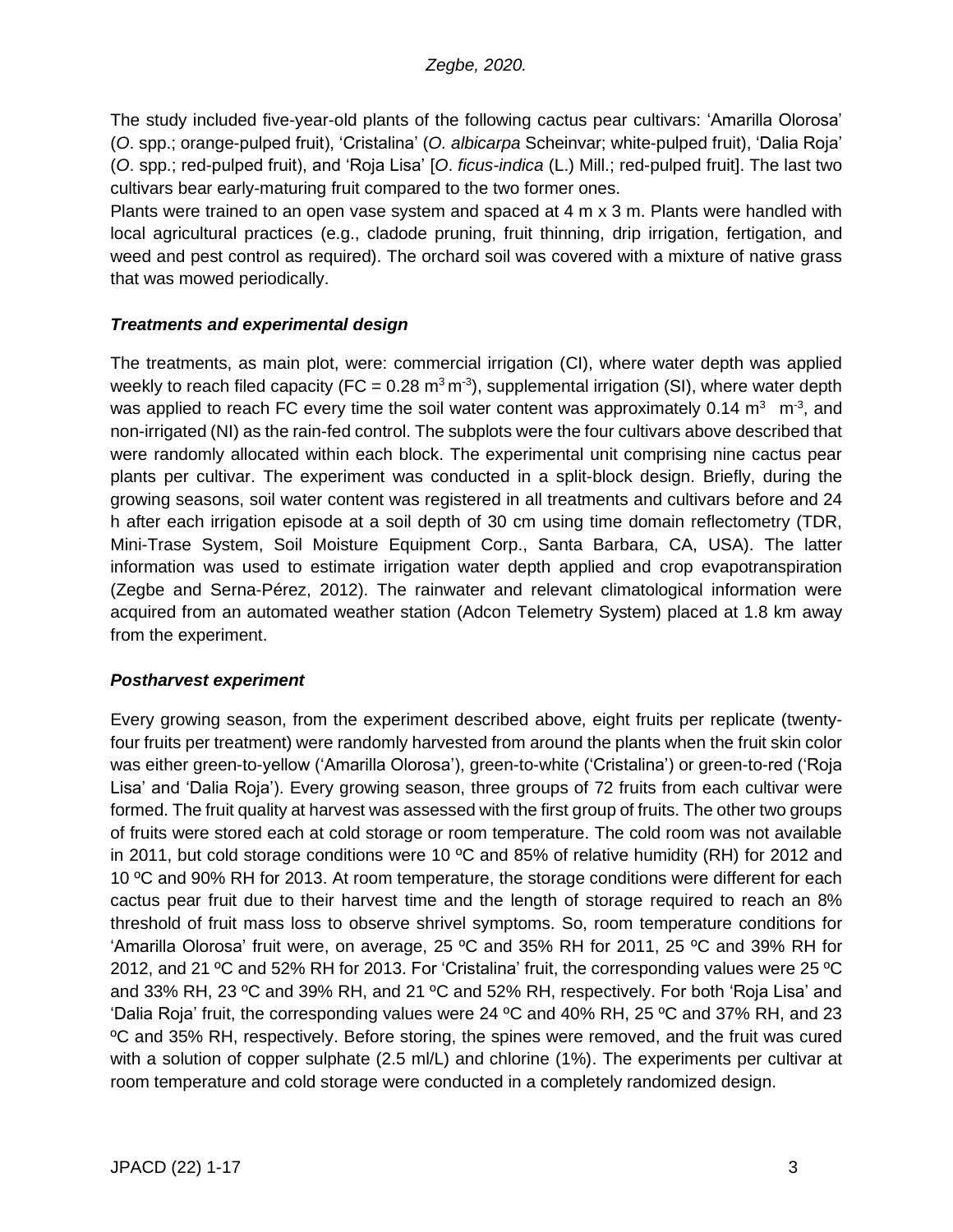## *Response variables*

Fruit quality attributes consisted in separately measuring each individual fruit mass and pulp mass with precision balance (VE-303, Velab, USA). Flesh firmness was assessed doing two determinations on opposite sides on the equatorial area of each fruit with a penetrometer equipped with an 11.1-mm tip (model FT 327, Wagner Instruments, Greenwich, CT, USA). From each side of the fruit, several juice drops were collected and mixed and, with a digital refractometer (model PR-32α, Atago, Co. Ltd., Tokyo, Japan), total soluble solids concentration (ºBrix) was recorded. Composite samples of fresh pulp tissue (from three fruits) each of 25 g were oven-dried for two weeks at 60  $\degree$ C to constant mass to determine the dry mass concentration of the fruit (the samples included the seeds). During both storage conditions, fruit mass loss was recorded weekly in each irrigation treatment by weighing each fruit individually until the 8% of fruit mass loss was observed.

#### *Data analysis*

The response variables were not compared among cactus pear cultivars because of the differences in their genetic background. Therefore, the information was analyzed separately using a completely randomized model with the general lineal models procedure of statistical analysis system (SAS Institute ver. 9.3, 2002-2010, Cary, NC, USA). Means of treatment were grouped by the Fisher's test at  $p \le 0.05$ .

## **RESULTS**

## *Fruit quality assessment at harvest and storability per cactus pear cultivar*

In the 2011 growing season, the fruit quality evaluation of 'Amarilla Olorosa' at harvest revealed that the fruit mass and pulp mass from SI and CI plants were comparable. Although nonsignificant, those trends remained for the next two growing seasons. Yet, NI fruit maintained the lowest fruit mass values at room temperature in the three evaluated cycles and in cold storage in 2012 and 2013. The cold room was not available in 2011. This pattern was consistent for pulp mass at room temperature or cold storage, but it was higher in SI and CI fruit than NI fruit in 2013. At harvest, the flesh firmness was the highest in CI fruit in the 2011 growing season. The latter difference remained for room temperature fruit in 2012 only. The total soluble solids concentration was the greatest in NI fruit at harvest or room temperature in 2011. Dry mass concentration was maintained lower in CI fruit than in NI and SI fruit at room temperature in 2011 only (Table 1).

At harvest of 2011 and 2012, fruit mass and pulp mass of 'Cristalina' receiving NI treatment were lower than SI or CI treatments, and a similar trend was observed in the harvest of 2013. This result tended to be maintained for fruit mass at room temperature in 2012 and in cold storage in 2012 and 2013 as well as for pulp mass in cold storage in the 2012 evaluation. The flesh firmness at harvest was not modified by the irrigation treatments for the three growing seasons. At room temperature, the flesh firmness of the CI fruit was kept the highest in 2012 and in 2013 and at cold storage in 2013. The total soluble solids concentration was not modified by the irrigation treatments, except for the 2011 evaluation at harvest and at room temperature and cold storage in 2012, where CI fruit had the lowest values of the concentration of total soluble solids.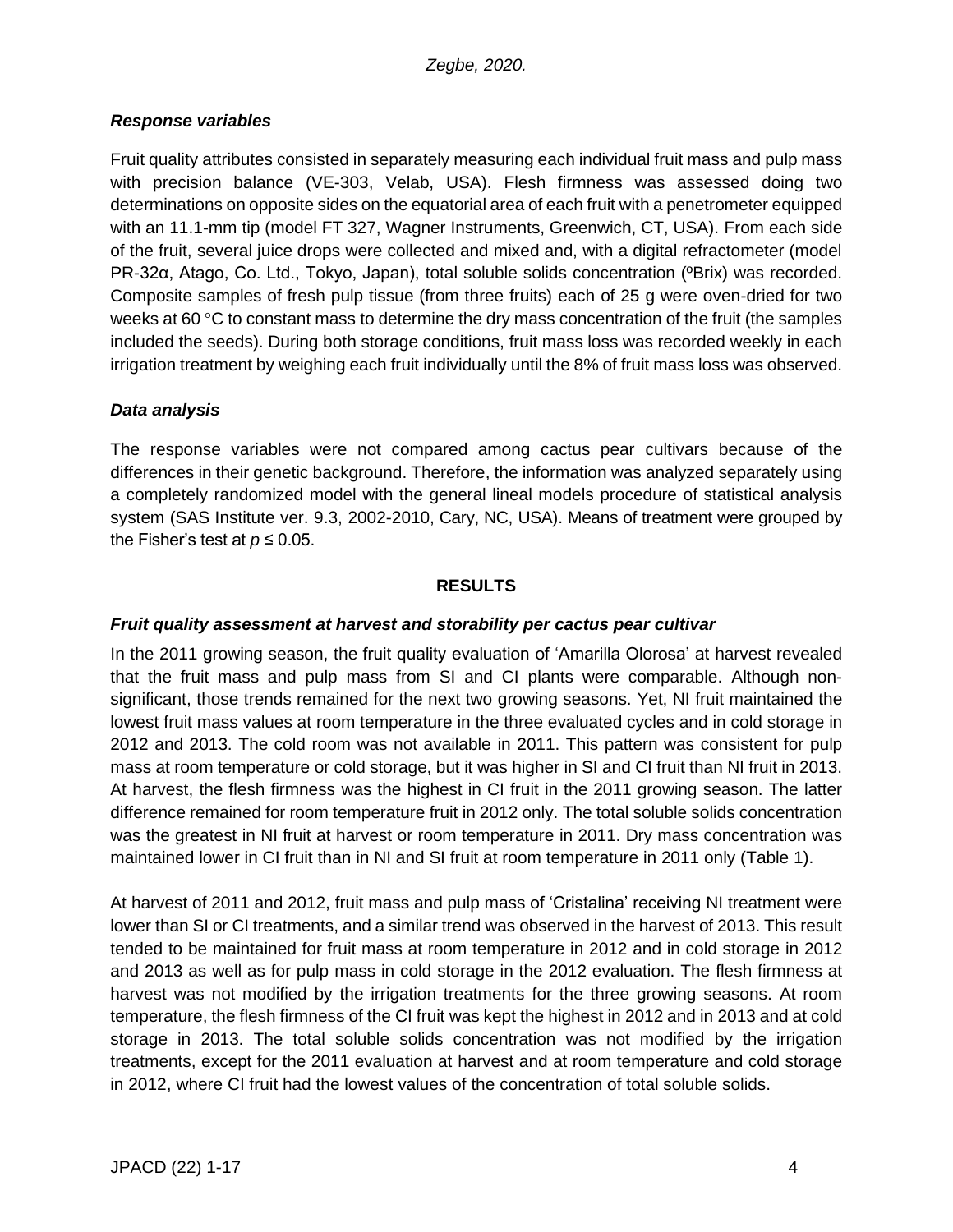**Table 1**. Means values of some fruit quality attributes of 'Amarilla Olorosa' at harvest and after storage at room temperature or cold room from cactus pear plants undergoing irrigation treatments (ITs) for three consecutive growing seasons. The ITs were, nonirrigated (NI), supplemental irrigation (SI) and commercial irrigation (CI).

|                  |                          |        |        |               |       |       |                   |                    | Total<br>solid<br>soluble<br>Dry mass concentration |                   |                       |       |                          |        |        |
|------------------|--------------------------|--------|--------|---------------|-------|-------|-------------------|--------------------|-----------------------------------------------------|-------------------|-----------------------|-------|--------------------------|--------|--------|
| Fruit            | Fruit mass (g)           |        |        | Pulp mass (g) |       |       |                   | Flesh firmness (N) |                                                     |                   | concentration (°Brix) |       | (mg $g^{-1}$ fresh mass) |        |        |
| conditions/ITs   | 2011                     | 2012   | 2013   | 2011          | 2012  | 2013  | 2011              | 2012               | 2013                                                | 2011              | 2012                  | 2013  | 2011                     | 2012   | 2013   |
| At harvest       |                          |        |        |               |       |       |                   |                    |                                                     |                   |                       |       |                          |        |        |
| N <sub>l</sub>   | 66.3b                    | 87.7a  | 114.2a | 34.9b         | 49.9a | 58.3a | 19.5b             | 21.4a              | 21.9a                                               | 14.9a             | 13.4a                 | 13.1a | 220.1a                   | 184.7a | 192.3a |
| <b>SI</b>        | 107.3a                   | 95.1a  | 133.7a | 51.1a         | 54.1a | 68.3a | 22.1 <sub>b</sub> | 20.4a              | 22.7a                                               | 14.3ab            | 13.3a                 | 12.9a | 215.8a                   | 176.5a | 200.3a |
| <b>CI</b>        | 113.9a                   | 104.3a | 132.3a | 51.1a         | 53.4a | 65.7a | 29.5a             | 23.1a              | 24.2a                                               | 13.5 <sub>b</sub> | 13.5a                 | 12.3a | 212.0a                   | 187.3a | 199.0a |
| LSD              | 15.3                     | 15.8   | 21.7   | 10.1          | 10.2  | 10.9  | 6.0               | 3.3                | 6.0                                                 | 0.6               | 0.5                   | 0.81  | 13.9                     | 9.8    | 20.8   |
| p > F            | 0.001                    | 0.11   | 0.13   | 0.01          | 0.60  | 0.14  | 0.02              | 0.20               | 0.66                                                | 0.005             | 0.44                  | 0.12  | 0.41                     | 0.08   | 0.63   |
| CV(%)            | 11.8                     | 9.0    | 11.2   | 14.9          | 11.2  | 15.8  | 21.8              | 13.9               | 12.6                                                | 4.0               | 4.8                   | 5.0   | 3.2                      | 4.1    | 4.8    |
| Room temperature |                          |        |        |               |       |       |                   |                    |                                                     |                   |                       |       |                          |        |        |
| ΝI               | 61.1b                    | 69.1b  | 98.9b  | 41.2a         | 45.3a | 59.3b | 16.1a             | 12.0 <sub>b</sub>  | 14.8a                                               | 13.1a             | 12.3a                 | 12.4a | 191.9a                   | 154.9a | 153.7a |
| <b>SI</b>        | 89.1a                    | 86.7ab | 114.7a | 54.4a         | 55.9a | 71.1a | 15.7a             | 13.3ab             | 15.3a                                               | 12.1 <sub>b</sub> | 12.1a                 | 12.1a | 182.0a                   | 144.2a | 149.1a |
| <b>CI</b>        | 91.1a                    | 95.1a  | 114.7a | 53.3a         | 57.7a | 70.9a | 14.9a             | 16.5a              | 18.9a                                               | 11.6b             | 11.9a                 | 11.8a | 170.1b                   | 151.2a | 141.4a |
| LSD              | 15.5                     | 18.6   | 9.3    | 13.2          | 13.8  | 6.0   | 3.2               | 3.6                | 2.5                                                 | 0.6               | 1.1                   | 0.47  | 10.8                     | 13.9   | 11.2   |
| p > F            | 0.01                     | 0.04   | 0.002  | 0.09          | 0.14  | 0.005 | 0.76              | 0.05               | 0.66                                                | 0.003             | 0.70                  | 0.14  | 0.01                     | 0.24   | 0.5    |
| CV(%)            | 15.0                     | 12.5   | 8.0    | 18.4          | 14.7  | 10.4  | 19.5              | 22.2               | 12.3                                                | 5.2               | 5.8                   | 6.6   | 2.6                      | 7.4    | 4.9    |
| Cold room        |                          |        |        |               |       |       |                   |                    |                                                     |                   |                       |       |                          |        |        |
| ΝI               |                          | 71.9b  | 104.5b |               | 52.3a | 63.3b |                   | 21.0a              | 18.9a                                               | $\frac{1}{2}$     | 12.7a                 | 11.8a |                          | 153.2a | 141.4a |
| <b>SI</b>        |                          | 84.1ab | 130.6a |               | 49.6a | 77.8a |                   | 21.9a              | 19.5a                                               |                   | 12.8a                 | 11.2a |                          | 166.2a | 133.6a |
| <b>CI</b>        | $\overline{\phantom{a}}$ | 94.4a  | 125.8a |               | 43.4a | 75.8a |                   | 23.4a              | 21.0a                                               | $\frac{1}{2}$     | 12.8a                 | 11.5a |                          | 161.3a | 138.9a |
| <b>LSD</b>       |                          | 17.1   | 22.7   |               | 12.5  | 9.4   |                   | 2.9                | 4.2                                                 |                   | 0.8                   | 0.6   |                          | 20.0   | 14.4   |
| p > F            |                          | 0.05   | 0.016  |               | 0.27  | 0.02  |                   | 0.20               | 0.48                                                |                   | 0.95                  | 0.14  |                          | 0.31   | 0.44   |
| CV(%)            |                          | 14.2   | 8.4    |               | 15.3  | 11.5  |                   | 17.8               | 15.1                                                |                   | 5.5                   | 5.3   |                          | 7.5    | 5.7    |

Within fruit conditions and columns, mean values followed by the same lower-case letter were not significantly different by Fisher's least significant difference (LSD) ( $p \le 0.05$ ). The  $p >$ F and CV are the significance and the coefficient of variation, respectively.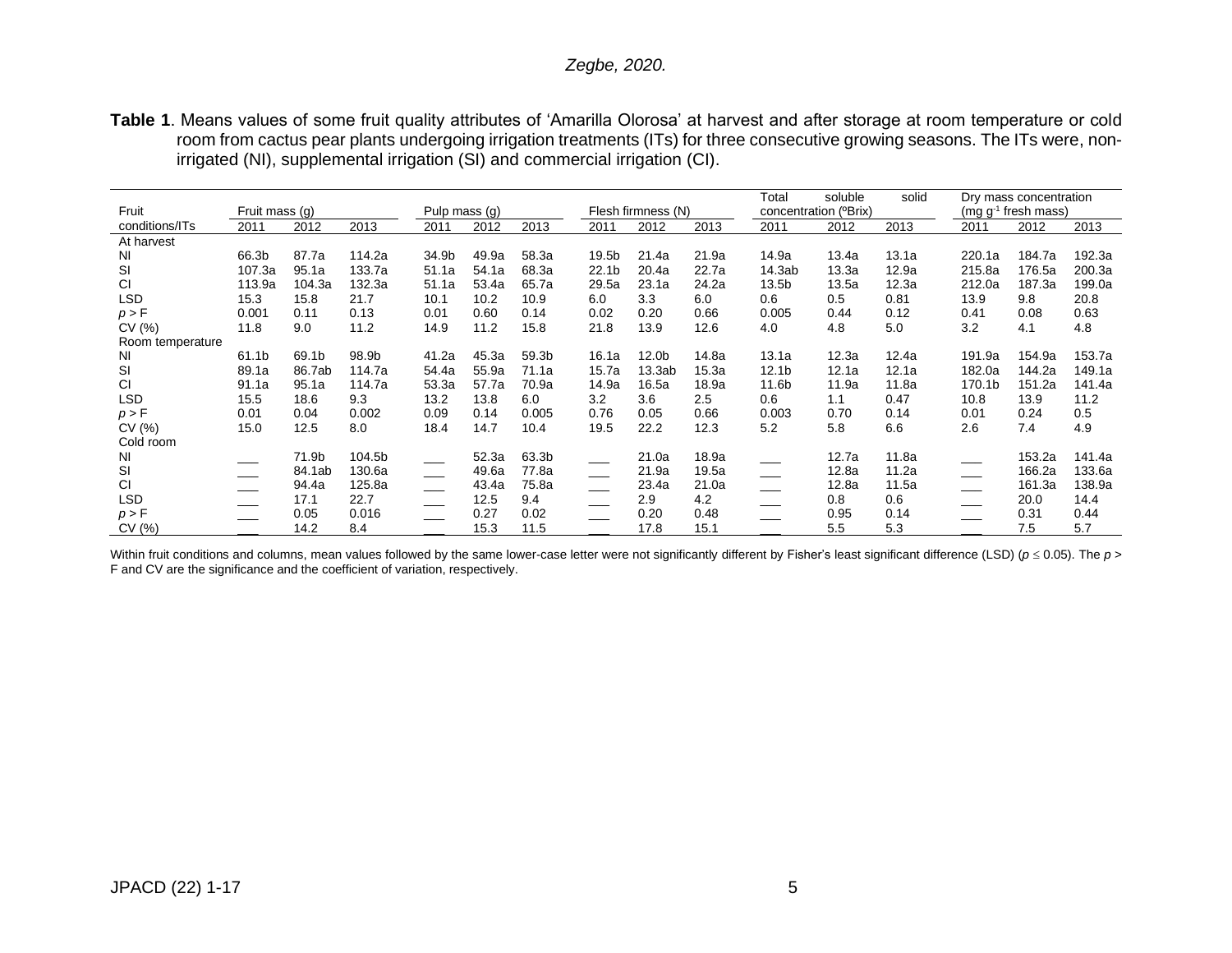The concentration of fruit dry mass concentration was similar among irrigation treatments either at harvest or at both storage conditions for the three growing seasons evaluated (Table 2). At harvest, the fruit mass and pulp mass of 'Dalia Roja' were the lowest in NI fruit in the three growing seasons. The latter was consistently maintained at room temperature and cold storage, except for pulp mass in cold storage in 2013, but the trend was similar. At harvest, the flesh firmness was lower in NI fruit than in SI and CI fruit in 2011, and it was maintained the lowest in NI fruit at room temperature and cold storage in 2013. The SI and CI fruit had the lowest total soluble solid concentration at harvest in the three growing seasons. This pattern was maintained at the room temperature evaluation for 2011 and 2012 and in the cold storage evaluation for 2012 and 2013. The concentration of dry mass concentration was lower in SI and CI fruit than in NI fruit in 2012 at harvest. This pattern was kept at the room temperature evaluation for the three growing seasons and in the cold storage evaluation for 2012 (Table 3).

The 'Roja Lisa' fruit mass was higher in SI and CI than in NI plants at harvest in 2011 and 2012, and this trend was maintained in 2013. The irrigation treatments did not affect the pulp mass at harvest in the three evaluated cycles, while this response variable was maintained as being higher in SI fruit and CI fruit than in NI fruit either at room temperature or cold storage in 2012 and 2013. The highest flesh firmness at harvest in 2011 and 2012 was observed in SI and CI fruit. The latter was maintained consistent at room temperature storage for 2012 and 2013, but no measurable changes in flesh firmness were observed in the cold storage assessments in 2012 and 2013. The CI fruit had the lowest total soluble solids concentration at harvest and at both storage conditions, except for 2013 in cold storage. The dry mass concentration was reduced in SI and CI fruit at room temperature in 2012 only (Table 4).

## *Fruit mass loss*

In the 2011 evaluation, the cold room was not available, but the RT storage reveled that, compared to NI fruit, SI and CI fruit from all cultivars minimized fruit mass loss (data not shown). This pattern was consistent for the 2012 evaluation in both storage conditions, except for 'Amarilla Olorosa' in cold storage (Figure 1B). In 2013 the same patter was consistent for 'Amarilla Olorosa' (Figure 2A), 'Dalia Roja' (Figure 2E), and 'Roja Lisa' (Figure 2G and 2H).

## *Fruit decay incidence*

## *Room temperature storage*

In 2011 evaluation at room temperature storage, NI treatment produced the highest fruit decay incidence in all cactus pear cultivars followed by SI treatment in 'Cristalina' and 'Dalia Roja' cultivars and by CI treatment in 'Dalia Roja'. No fruit decay incidence was observed in any other irrigation treatment or cactus pear cultivar (Table 5). In 2012, a 4.2% of fruit decay incidence was observed only in 'Cristalina' and 'Roja Lisa' fruit from plants exposed to SI and NI, respectively. In the 2013 evaluation, fruit decay incidence was observed only in 'Amarilla Olorosa' plants where the highest fungi infection was observed in SI fruit (Table 5).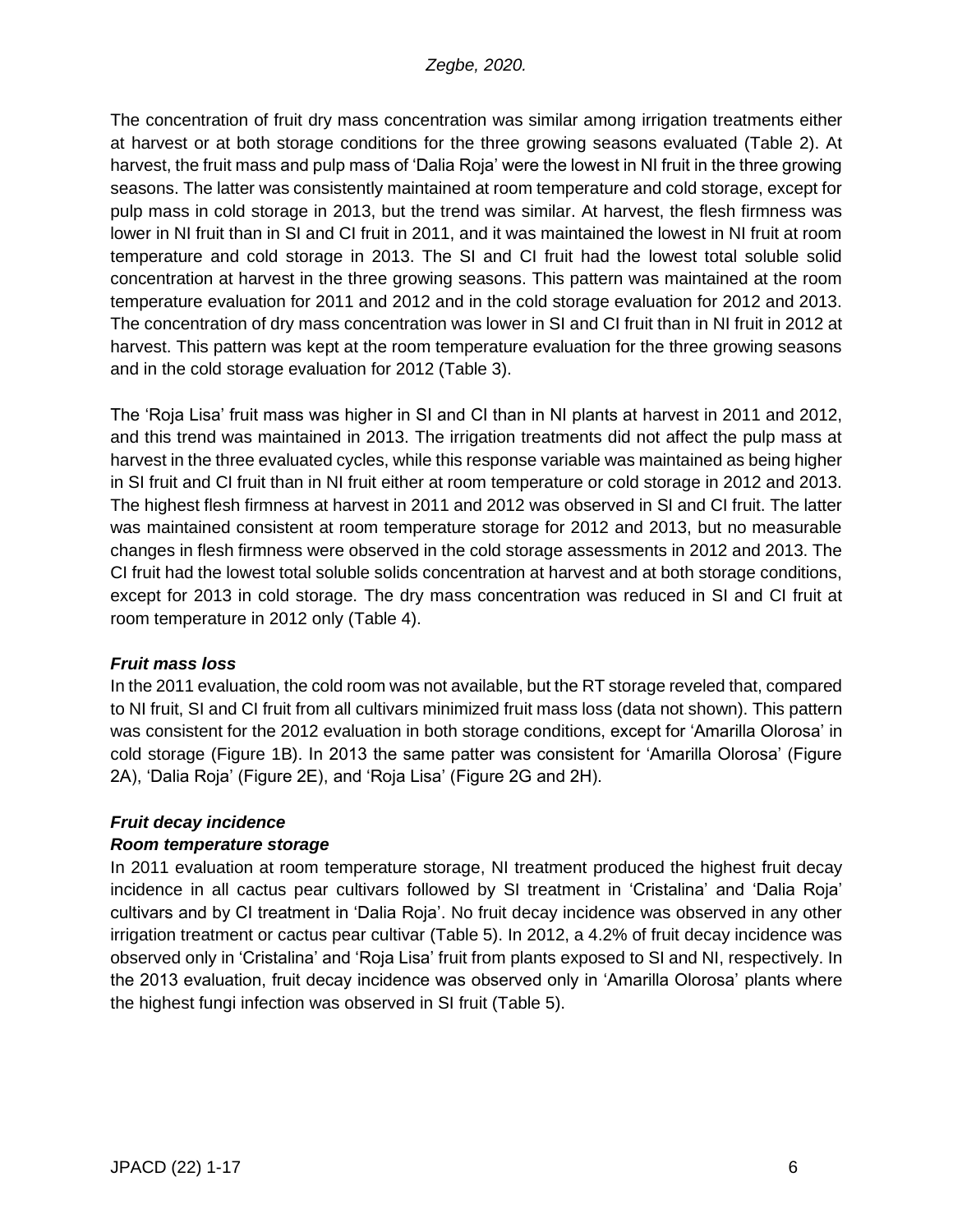|  |  |                                                              |  |  |  |  | Table 2. Means values of some fruit quality attributes of 'Cristalina' at harvest and after storage at room temperature or cold room from cactus |  |
|--|--|--------------------------------------------------------------|--|--|--|--|--------------------------------------------------------------------------------------------------------------------------------------------------|--|
|  |  |                                                              |  |  |  |  | pear plants undergoing irrigation treatments (ITs) for three consecutive growing seasons. The ITs were, non-irrigated (NI),                      |  |
|  |  | supplemental irrigation (SI) and commercial irrigation (CI). |  |  |  |  |                                                                                                                                                  |  |

|                  | Pulp mass (g)<br>Fruit mass (g) |        |        |                          | Flesh firmness (N) |        |                          | Total | soluble<br>solid<br>concentration (°Brix) |                          |        | Dry mass concentration<br>(mg $g^{-1}$ fresh mass) |                          |        |        |
|------------------|---------------------------------|--------|--------|--------------------------|--------------------|--------|--------------------------|-------|-------------------------------------------|--------------------------|--------|----------------------------------------------------|--------------------------|--------|--------|
| Fruit            |                                 |        |        |                          |                    |        |                          |       |                                           |                          |        |                                                    |                          |        |        |
| conditions/ITs   | 2011                            | 2012   | 2013   | 2011                     | 2012               | 2013   | 2011                     | 2012  | 2013                                      | 2011                     | 2012   | 2013                                               | 2011                     | 2012   | 2013   |
| At harvest       |                                 |        |        |                          |                    |        |                          |       |                                           |                          |        |                                                    |                          |        |        |
| ΝI               | 90.4b                           | 124.3c | 170.7a | 56.3b                    | 78.0c              | 107.3a | 30.6a                    | 26.3a | 29.8a                                     | 13.4a                    | 13.1a  | 13.6a                                              | 193.7a                   | 167.5a | 199.7a |
| SI               | 175.2a                          | 148.3b | 185.0a | 111.0a                   | 93.5b              | 118.5a | 27.3a                    | 24.3a | 30.5a                                     | 13.6a                    | 12.6a  | 13.4a                                              | 185.3a                   | 161.2a | 191.2a |
| СI               | 184.3a                          | 179.0a | 197.9a | 110.6a                   | 108.6a             | 119.3a | 31.7a                    | 27.2a | 31.5a                                     | 13.0b                    | 11.9a  | 13.6a                                              | 176.1a                   | 158.8a | 193.9a |
| <b>LSD</b>       | 62.6                            | 20.8   | 27.2   | 2.4                      | 14.6               | 15.7   | 8.4                      | 2.4   | 3.1                                       | 0.3                      | 0.6    | 0.8                                                | 17.6                     | 13.4   | 18.5   |
| p > F            | 0.02                            | 0.002  | 0.09   | 0.03                     | 0.01               | 0.19   | 0.45                     | 0.33  | 0.44                                      | 0.01                     | 0.01   | 0.60                                               | 0.08                     | 0.33   | 0.55   |
| CV(% )           | 18.7                            | 13.0   | 9.9    | 20.1                     | 15.1               | 11.1   | 24.9                     | 16.8  | 18.1                                      | 5.5                      | 5.3    | 5.3                                                | 4.2                      | 10.2   | 5.8    |
| Room temperature |                                 |        |        |                          |                    |        |                          |       |                                           |                          |        |                                                    |                          |        |        |
| NI               | 111.8a                          | 128.2b | 175.5a | 78.0a                    | 91.3b              | 123.4a | 27.5a                    | 18.6b | 21.0b                                     | 12.3a                    | 12.8a  | 12.8a                                              | 162.5a                   | 144.1a | 155.4a |
| SI               | 171.9a                          | 153.3b | 193.0a | 118.6a                   | 110.4ab            | 137.4a | 28.0a                    | 19.3b | 23.5a                                     | 12.9a                    | 12.4a  | 12.3a                                              | 142.9a                   | 137.6a | 150.1a |
| СI               | 205.7a                          | 193.2a | 195.4a | 134.9a                   | 129.1a             | 137.0a | 25.0a                    | 25.3a | 24.8a                                     | 12.5a                    | 11.2b  | 12.0a                                              | 146.2a                   | 128.3a | 142.7a |
| <b>LSD</b>       | 101.4                           | 28.3   | 23.7   | 66.7                     | 23.7               | 20.4   | 9.1                      | 2.5   | 2.4                                       | 2.0                      | 1.2    | 0.9                                                | 31.5                     | 2.4    | 13.7   |
| p > F            | 0.15                            | 0.004  | 0.19   | 0.21                     | 0.02               | 0.25   | 0.44                     | 0.001 | 0.02                                      | 0.68                     | 0.03   | 0.16                                               | 0.32                     | 0.08   | 0.15   |
| CV(%)            | 14.3                            | 12.3   | 7.1    | 15.9                     | 13.5               | 7.6    | 13.4                     | 12.5  | 13.7                                      | 4.6                      | 3.9    | 5.2                                                | 6.0                      | 13.7   | 7.4    |
| Cold room        |                                 |        |        |                          |                    |        |                          |       |                                           |                          |        |                                                    |                          |        |        |
| NI               |                                 | 121.4c | 163.9b | $\overline{\phantom{a}}$ | 87.2b              | 115.2a |                          | 18.8b | 29.9a                                     |                          | 13.0a  | 12.3a                                              |                          | 167.6a | 165.8a |
| SI               |                                 | 149.8b | 188.8a |                          | 106.0a             | 129.7a |                          | 17.9b | 31.5a                                     |                          | 12.6ab | 12.0a                                              |                          | 160.1a | 165.2a |
| <b>CI</b>        | $\overbrace{\hspace{25mm}}^{}$  | 186.0a | 198.3a |                          | 120.5a             | 136.0a | $\overline{\phantom{a}}$ | 24.6a | 32.2a                                     | $\overline{\phantom{a}}$ | 11.5b  | 12.1a                                              |                          | 154.0a | 164.2a |
| <b>LSD</b>       |                                 | 20.9   | 21.0   |                          | 15.1               | 20.8   |                          | 5.1   | 4.3                                       | ___                      | 1.1    | 0.8                                                | $\overline{\phantom{a}}$ | 2.4    | 18.1   |
| p > F            |                                 | 0.001  | 0.03   |                          | 0.005              | 0.08   |                          | 0.03  | 0.47                                      |                          | 0.05   | 0.52                                               |                          | 0.5    | 0.98   |
| CV(%)            |                                 | 11.9   | 8.8    |                          | 14.2               | 10.0   |                          | 19.0  | 11.8                                      |                          | 4.6    | 5.5                                                |                          | 11.8   | 6.4    |

Within fruit conditions and columns, mean values followed by the same lower-case letter were not significantly different by Fisher's least significant difference (LSD) (*p* ≤ 0.05). The *p* > F and CV are the significance and the coefficient of variation, respectively.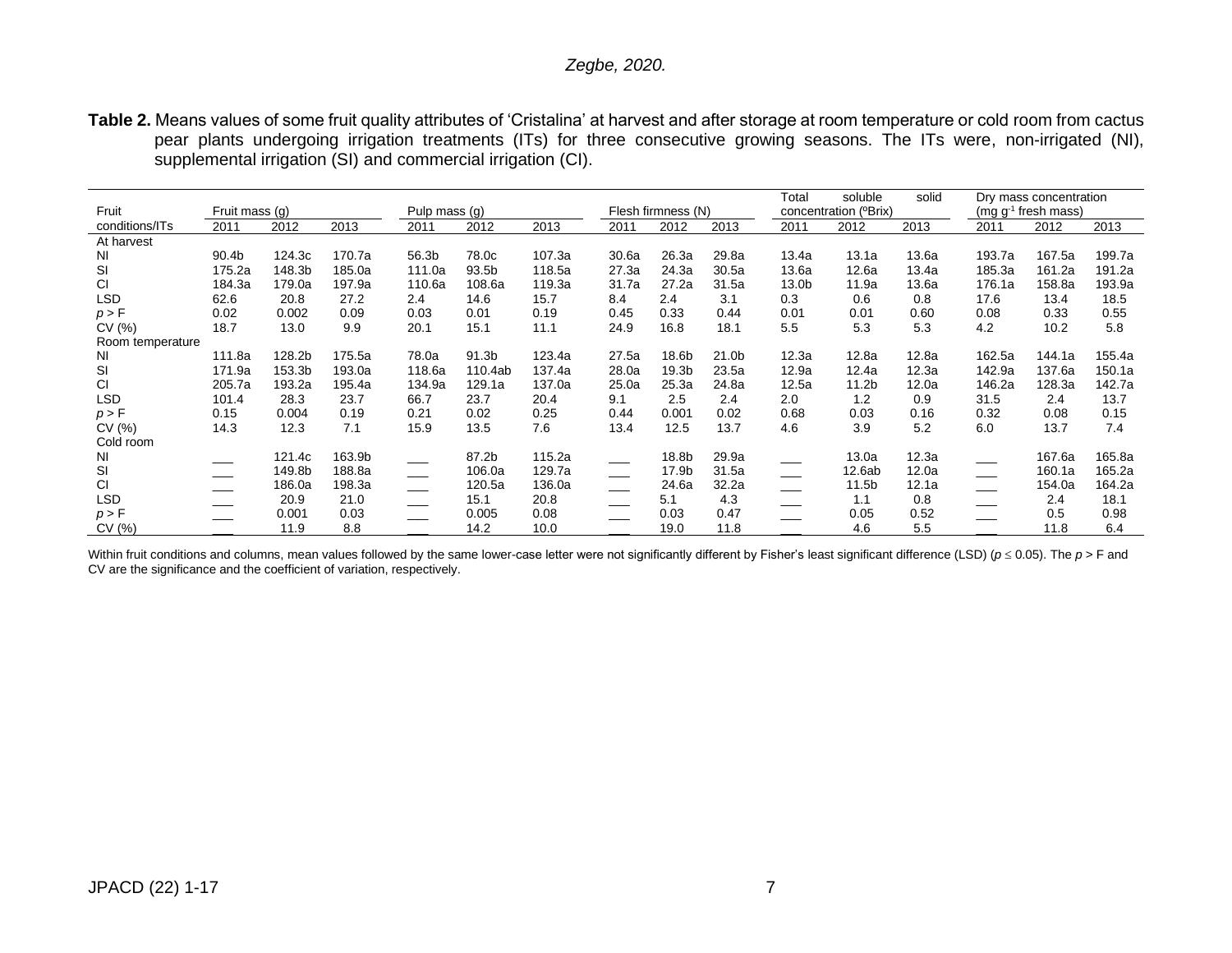**Table 3**. Means values of some fruit quality attributes of 'Dalia Roja' at harvest and after storage at room temperature or cold room from cactus pear plants undergoing irrigation treatments (ITs) for three consecutive growing seasons. The ITs were, non-irrigated (NI), supplemental irrigation (SI) and commercial irrigation (CI).

| Fruit            | Fruit mass (g) |        |         | Pulp mass (g) |        |        | Flesh firmness (N) |       |                   | Total<br>solid<br>soluble<br>concentration (°Brix) |                   |                   | Dry mass concentration (mg $q^{-1}$<br>fresh mass) |        |        |
|------------------|----------------|--------|---------|---------------|--------|--------|--------------------|-------|-------------------|----------------------------------------------------|-------------------|-------------------|----------------------------------------------------|--------|--------|
| conditions/ITs   | 2011           | 2012   | 2013    | 2011          | 2012   | 2013   | 2011               | 2012  | 2013              | 2011                                               | 2012              | 2013              | 2011                                               | 2012   | 2013   |
| At harvest       |                |        |         |               |        |        |                    |       |                   |                                                    |                   |                   |                                                    |        |        |
| NI.              | 92.9b          | 126.3b | 142.3b  | 61.8b         | 78.7b  | 95.0b  | 22.4b              | 19.4a | 18.8a             | 14.3a                                              | 13.1a             | 12.0a             | 198.5a                                             | 182.0a | 169.9a |
| SI               | 169.4a         | 166.4a | 173.0a  | 96.8a         | 104.3a | 111.7a | 27.9a              | 20.3a | 22.0a             | 12.8b                                              | 12.7 <sub>b</sub> | 11.3ab            | 192.7a                                             | 171.7b | 163.8a |
| CI.              | 169.0a         | 178.3a | 179.1a  | 96.3a         | 105.3a | 112.3a | 27.2a              | 19.1a | 20.8a             | 12.5 <sub>b</sub>                                  | 12.2 <sub>b</sub> | 10.9b             | 190.6a                                             | 168.7b | 152.4a |
| <b>LSD</b>       | 20.0           | 37.1   | 24.3    | 16.8          | 22.7   | 12.8   | 4.0                | 4.4   | 3.8               | 0.9                                                | 0.5               | 0.8               | 8.0                                                | 8.5    | 22.9   |
| p > F            | 0.0001         | 0.03   | 0.02    | 0.003         | 0.05   | 0.03   | 0.03               | 0.80  | 0.19              | 0.007                                              | 0.01              | 0.05              | 0.12                                               | 0.01   | 0.24   |
| CV(%)            | 15.4           | 11.3   | 8.5     | 19.2          | 13.8   | 10.8   | 12.3               | 14.8  | 12.8              | 5.1                                                | 5.1               | 5.7               | 3.3                                                | 4.0    | 2.8    |
| Room temperature |                |        |         |               |        |        |                    |       |                   |                                                    |                   |                   |                                                    |        |        |
| ΝI               | 72.6b          | 116.0b | 136.1b  | 43.6b         | 79.0b  | 79.5b  | 12.1a              | 10.8a | 6.1 <sub>b</sub>  | 14.4a                                              | 12.8a             | 11.7a             | 177.7a                                             | 147.0a | 142.1a |
| <b>SI</b>        | 136.7a         | 146.0a | 170.1a  | 84.7a         | 100.2a | 122.9a | 12.3a              | 14.5a | 12.1a             | 12.4b                                              | 12.3 <sub>b</sub> | 11.8a             | 137.8b                                             | 136.9b | 137.0a |
| <b>CI</b>        | 141.9a         | 152.6a | 169.6a  | 87.0a         | 101.3a | 127.5a | 11.6a              | 12.7a | 10.6a             | 12.3 <sub>b</sub>                                  | 12.0 <sub>b</sub> | 11.5a             | 141.8b                                             | 135.7b | 118.1b |
| <b>LSD</b>       | 28.4           | 21.8   | 20.6    | 20.4          | 16.8   | 18.0   | 2.6                | 3.9   | 4.4               | 0.9                                                | 0.4               | 1.1               | 28.0                                               | 10.0   | 10.1   |
| p > F            | 0.002          | 0.01   | 0.01    | 0.004         | 0.03   | 0.001  | 0.68               | 0.14  | 0.04              | 0.004                                              | 0.02              | 0.79              | 0.03                                               | 0.05   | 0.003  |
| CV(%)            | 14.6           | 12.4   | 10.2    | 18.6          | 14.0   | 14.9   | 19.6               | 27.0  | 26.9              | 4.8                                                | 7.6               | 7.3               | 7.1                                                | 5.8    | 8.8    |
| Cold room        |                |        |         |               |        |        |                    |       |                   |                                                    |                   |                   |                                                    |        |        |
| ΝI               |                | 118.7b | 152.1b  |               | 85.1b  | 110.7a |                    | 18.9a | 16.0 <sub>b</sub> |                                                    | 13.1a             | 11.9a             |                                                    | 148.5a | 143.6a |
| <b>SI</b>        | $\frac{1}{2}$  | 151.8a | 193.7a  |               | 106.2a | 139.8a |                    | 23.8a | 19.3a             |                                                    | 12.0 <sub>b</sub> | 11.4ab            |                                                    | 124.1b | 141.0a |
| <b>CI</b>        |                | 166.3a | 179.3ab |               | 112.0a | 121.9a |                    | 21.8a | 20.1a             |                                                    | 12.4b             | 10.7 <sub>b</sub> | $\overline{\phantom{a}}$                           | 118.7b | 138.5a |
| <b>LSD</b>       |                | 25.5   | 23.3    |               | 19.0   | 29.1   |                    | 5.9   | 3.0               |                                                    | 0.3               | 0.7               |                                                    | 13.6   | 15.2   |
| p > F            |                | 0.01   | 0.05    | $\sim$        | 0.03   | 0.07   |                    | 0.20  | 0.03              | $\overline{\phantom{a}}$                           | 0.001             | 0.01              |                                                    | 0.001  | 0.73   |
| CV(%)            |                | 10.8   | 10.7    |               | 11.2   | 12.3   |                    | 17.4  | 15.0              |                                                    | 5.7               | 6.6               |                                                    | 8.5    | 4.6    |

Within fruit conditions and columns, mean values followed by the same lower-case letter were not significantly different by Fisher's least significant difference (LSD) ( $p \le 0.05$ ). The  $p > F$  and CV are the significance and the coefficient of variation, respectively.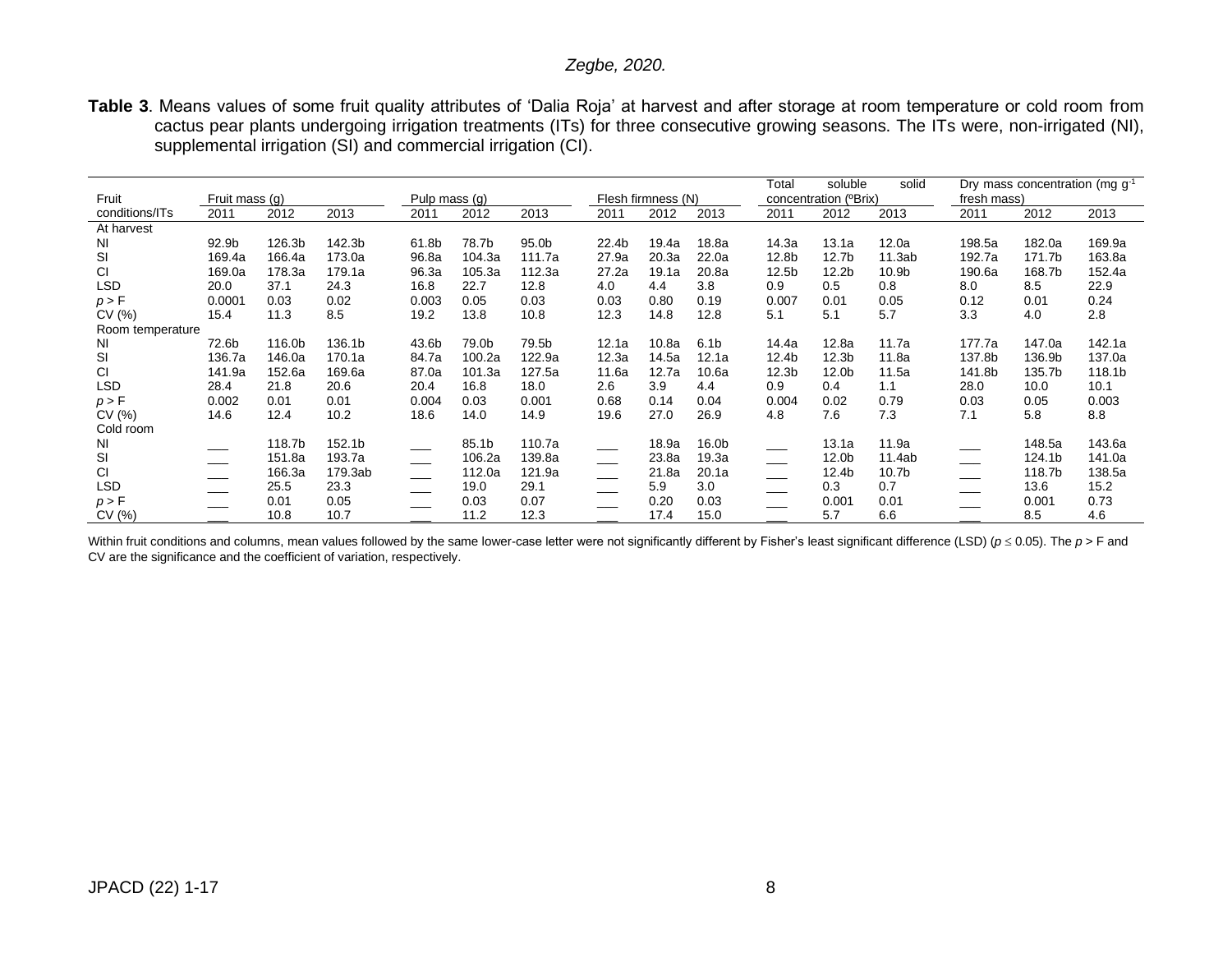**Table 4**. Means values of some fruit quality attributes of 'Roja Lisa' at harvest and after storage at room temperature or cold room from cactus pear plants undergoing irrigation treatments (ITs). The ITs were, non-irrigated (NI), supplemental irrigation (SI) and commercial irrigation (CI) for three consecutive growing seasons.

|                  |                |        |                    |                          |        |       |                    |                   |                   | Total             | soluble               | solid             |             | Dry mass concentration (mg g <sup>-1</sup> |        |
|------------------|----------------|--------|--------------------|--------------------------|--------|-------|--------------------|-------------------|-------------------|-------------------|-----------------------|-------------------|-------------|--------------------------------------------|--------|
| Fruit            | Fruit mass (g) |        |                    | Pulp mass (g)            |        |       | Flesh firmness (N) |                   |                   |                   | concentration (°Brix) |                   | fresh mass) |                                            |        |
| conditions/ITs   | 2011           | 2012   | 2013               | 2011                     | 2012   | 2013  | 2011               | 2012              | 2013              | 2011              | 2012                  | 2013              | 2011        | 2012                                       | 2013   |
| At harvest       |                |        |                    |                          |        |       |                    |                   |                   |                   |                       |                   |             |                                            |        |
| ΝI               | 88.5b          | 96.3b  | 116.0a             | 48.7a                    | 60.7a  | 65.5a | 28.2b              | 21.0b             | 36.7a             | 14.4a             | 14.1a                 | 11.4a             | 229.0a      | 198.4a                                     | 201.8a |
| SI               | 105.2a         | 97.6b  | 127.9a             | 50.0a                    | 53.3a  | 69.7a | 40.5a              | 21.6b             | 38.5a             | 13.3 <sub>b</sub> | 13.0b                 | 11.4a             | 228.6a      | 196.0a                                     | 201.8a |
| <b>CI</b>        | 106.6a         | 116.8a | 129.8a             | 52.7a                    | 60.7a  | 67.6a | 36.5a              | 26.6a             | 42.1a             | 13.7 <sub>b</sub> | 13.2 <sub>b</sub>     | 10.7 <sub>b</sub> | 231.1a      | 203.9a                                     | 198.8a |
| <b>LSD</b>       | 16.5           | 16.8   | 13.8               | 8.4                      | 10.4   | 7.1   | 6.2                | 4.5               | 10.5              | 0.6               | 0.6                   | 0.6               | 9.2         | 15.8                                       | 7.3    |
| p > F            | 0.06           | 0.04   | 0.08               | 0.53                     | 0.30   | 0.41  | 0.008              | 0.05              | 0.49              | 0.01              | 0.01                  | 0.02              | 0.84        | 0.5                                        | 0.27   |
| CV(%)            | 11.3           | 12.0   | 11.9               | 15.0                     | 12.7   | 12.6  | 17.6               | 16.5              | 12.7              | 3.7               | 3.9                   | 5.9               | 7.0         | 5.3                                        | 2.0    |
| Room temperature |                |        |                    |                          |        |       |                    |                   |                   |                   |                       |                   |             |                                            |        |
| ΝI               | 84.6a          | 81.1b  | 102.1 <sub>b</sub> | 49.5a                    | 49.5b  | 60.4b | 20.6a              | 15.3 <sub>b</sub> | 16.1 <sub>b</sub> | 13.1a             | 13.0a                 | 10.7a             | 205.4a      | 184.9a                                     | 156.8a |
| SI               | 97.9a          | 99.7ab | 138.3a             | 56.6a                    | 63.4a  | 84.0a | 20.2a              | 16.1 <sub>b</sub> | 21.1a             | 13.1a             | 12.2 <sub>b</sub>     | 10.3ab            | 203.2a      | 160.9c                                     | 144.2a |
| <b>CI</b>        | 102.3a         | 112.0a | 139.5a             | 56.9a                    | 63.3a  | 78.9a | 22.3a              | 22.9a             | 21.1a             | 12.6a             | 12.1 <sub>b</sub>     | 10.1 <sub>b</sub> | 198.3a      | 176.3b                                     | 154.3a |
| <b>LSD</b>       | 25.4           | 19.0   | 19.3               | 13.5                     | 9.3    | 12.0  | 5.6                | 3.0               | 3.3               | 1.3               | 0.4                   | 0.50              | 5.1         | 8.5                                        | 14.1   |
| p > F            | 0.30           | 0.02   | 0.005              | 0.40                     | 0.02   | 0.007 | 0.60               | 0.001             | 0.01              | 0.51              | 0.004                 | 0.05              | 0.30        | 0.001                                      | 0.15   |
| CV(%)            | 13.2           | 9.7    | 10.0               | 16.7                     | 11.0   | 13.3  | 21.0               | 22.8              | 18.6              | 5.3               | 4.4                   | 4.2               | 3.6         | 3.3                                        | 3.7    |
| Cold storage     |                |        |                    |                          |        |       |                    |                   |                   |                   |                       |                   |             |                                            |        |
| NI               |                | 91.8b  | 103.1 <sub>b</sub> |                          | 60.8b  | 63.7b |                    | 28.5a             | 26.0a             |                   | 13.2a                 | 10.6a             |             | 155.5a                                     | 160.9a |
| <b>SI</b>        |                | 110.7a | 128.3a             |                          | 64.0ab | 75.4a |                    | 27.6a             | 32.5a             |                   | 12.9a                 | 10.8a             |             | 145.2a                                     | 160.8a |
| <b>CI</b>        |                | 110.2a | 139.4a             |                          | 71.2a  | 84.7a |                    | 33.0a             | 32.3a             |                   | 12.3 <sub>b</sub>     | 10.5a             |             | 155.0a                                     | 156.4a |
| <b>LSD</b>       |                | 10.5   | 15.1               | $\overline{\phantom{a}}$ | 7.7    | 9.7   |                    | 4.8               | 6.5               |                   | 0.4                   | 0.5               |             | 16.8                                       | 12.2   |
| p > F            |                | 0.01   | 0.003              |                          | 0.4    | 0.006 |                    | 0.07              | 0.08              |                   | 0.006                 | 0.32              |             | 0.31                                       | 0.61   |
| CV(%)            |                | 10.0   | 9.1                |                          | 11.0   | 13.6  |                    | 14.1              | 13.5              |                   | 5.0                   | 5.4               |             | 6.4                                        | 7.4    |

Within fruit conditions and columns, mean values followed by the same lower-case letter were not significantly different by Fisher's least significant difference (LSD) ( $p \le 0.05$ ). The  $p >$ F and CV are the significance and the coefficient of variation, respectively.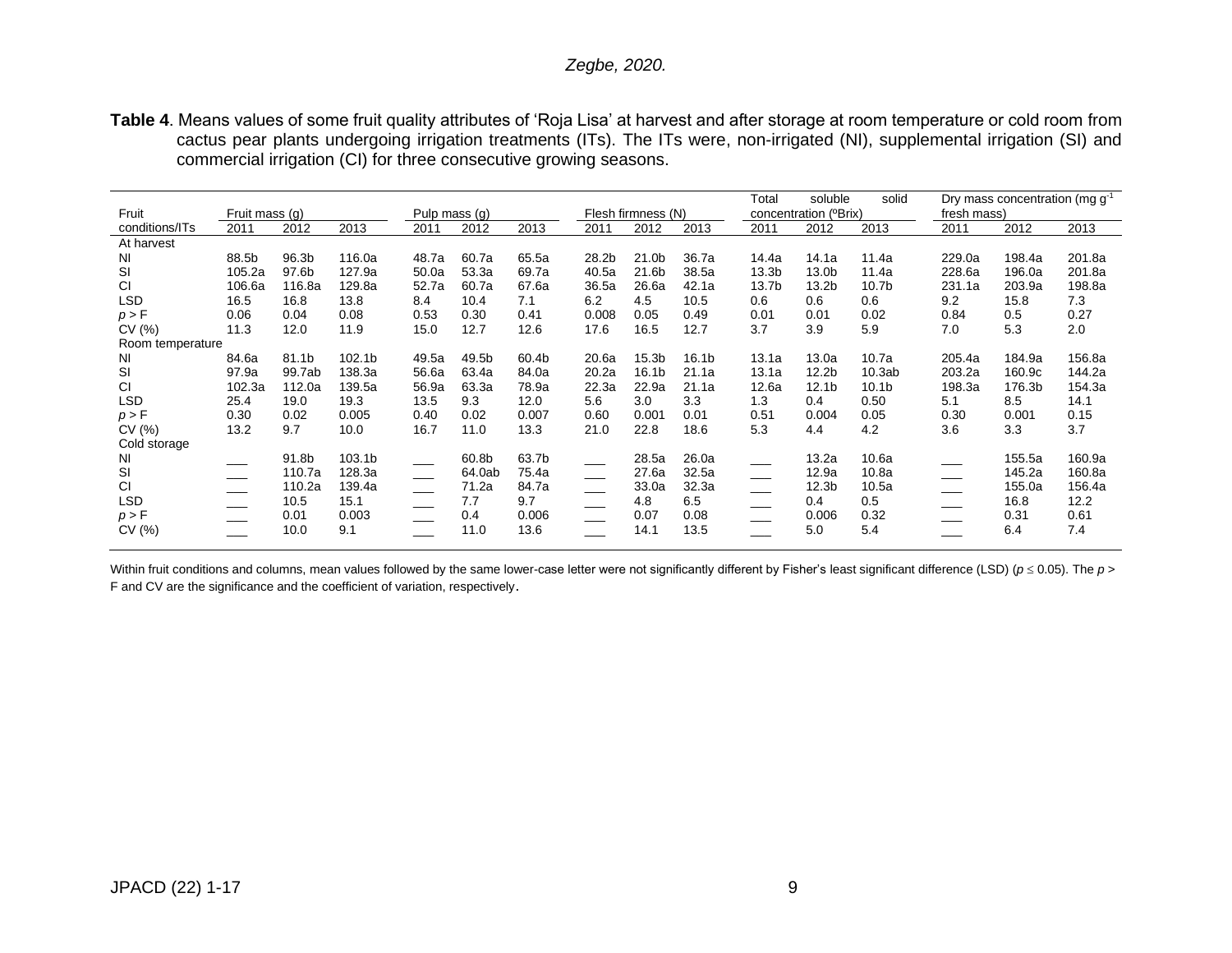

**Figure 1**. Cumulative fruit mass loss of 'Amarilla Olorosa (A and B), 'Cristalina' (C and D), 'Dalia Roja' (E and F), and 'Roja Lisa' (G and H) fruit at two storage conditions from cactus pears plants undergoing irrigation treatments in 2012. At each sample date (*n* = 24), vertical bars indicate Fisher's least significant difference values and the asterisks represent statistical differences (*p* ≤ 0.05).

#### *Cold storage*

The cold room was not available in the 2011 evaluation. In 2012, SI treatment induced a 4.2% of fruit decay incidence in 'Amarilla Olorosa', 'Cristalina' and 'Dalia Roja'. No fungi infection was observed in 'Roja Lisa' fruit at any irrigation treatment. In contrast, 'Amarilla Olorosa' fruit had no decay incidence at any irrigation treatment in 2013 evaluation. The same was true for NI fruit of 'Cristalina' and 'Dalia Roja' in the same evaluation. However, the highest fruit decay incidences were observed for 'Cristalina' and 'Roja Lisa' in CI and NI fruit, respectively (Table 5).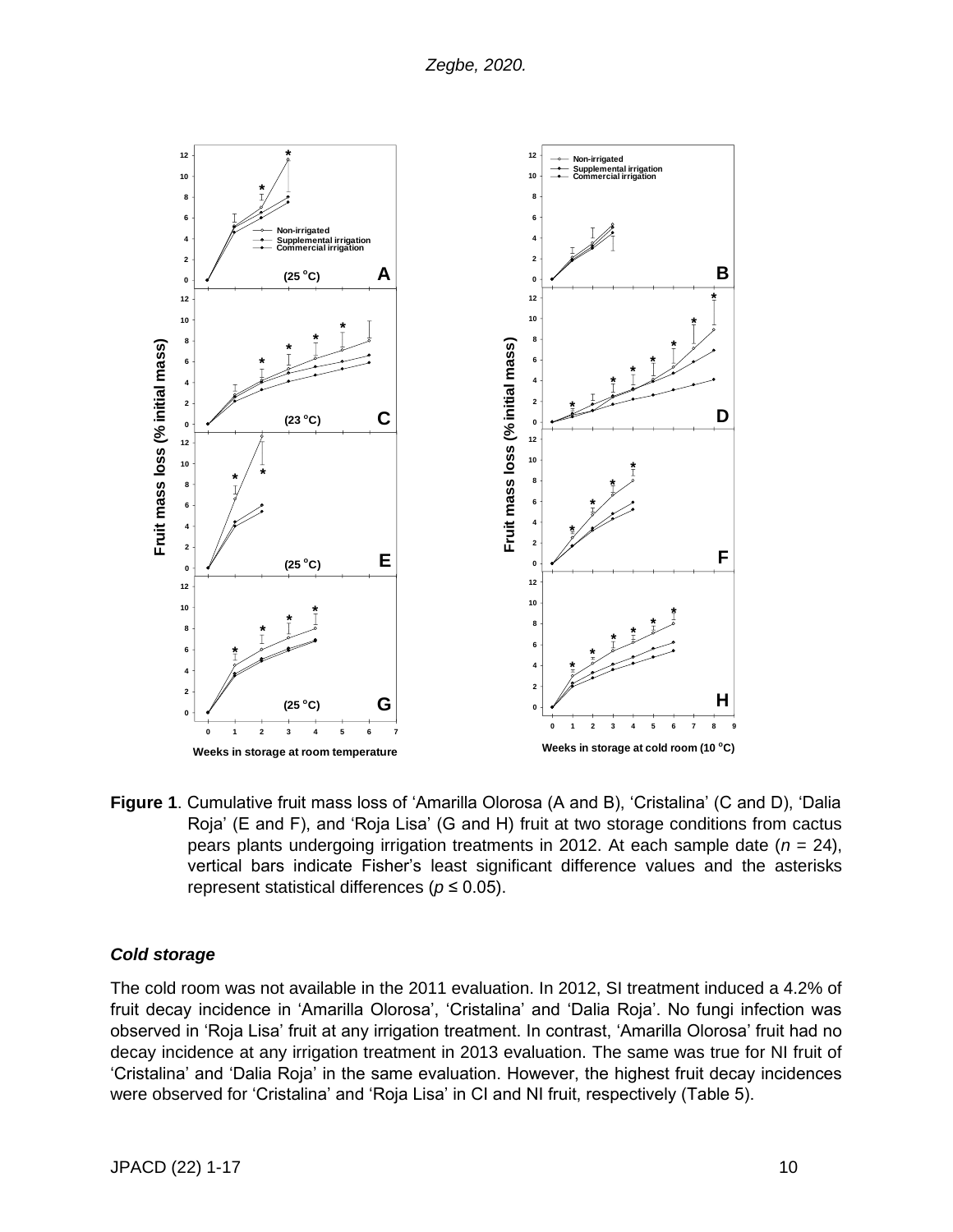

**Figure 2**. Cumulative fruit mass loss of 'Amarilla Olorosa (A and B), 'Cristalina' (C and D), 'Dalia Roja' (E and F), and 'Roja Lisa' (G and H) fruit at two storage conditions from cactus pears plants undergoing irrigation treatments in 2013. At each sample date (*n* = 24), vertical bars indicate Fisher's least significant difference values and the asterisks represent statistical differences (*p* ≤ 0.05).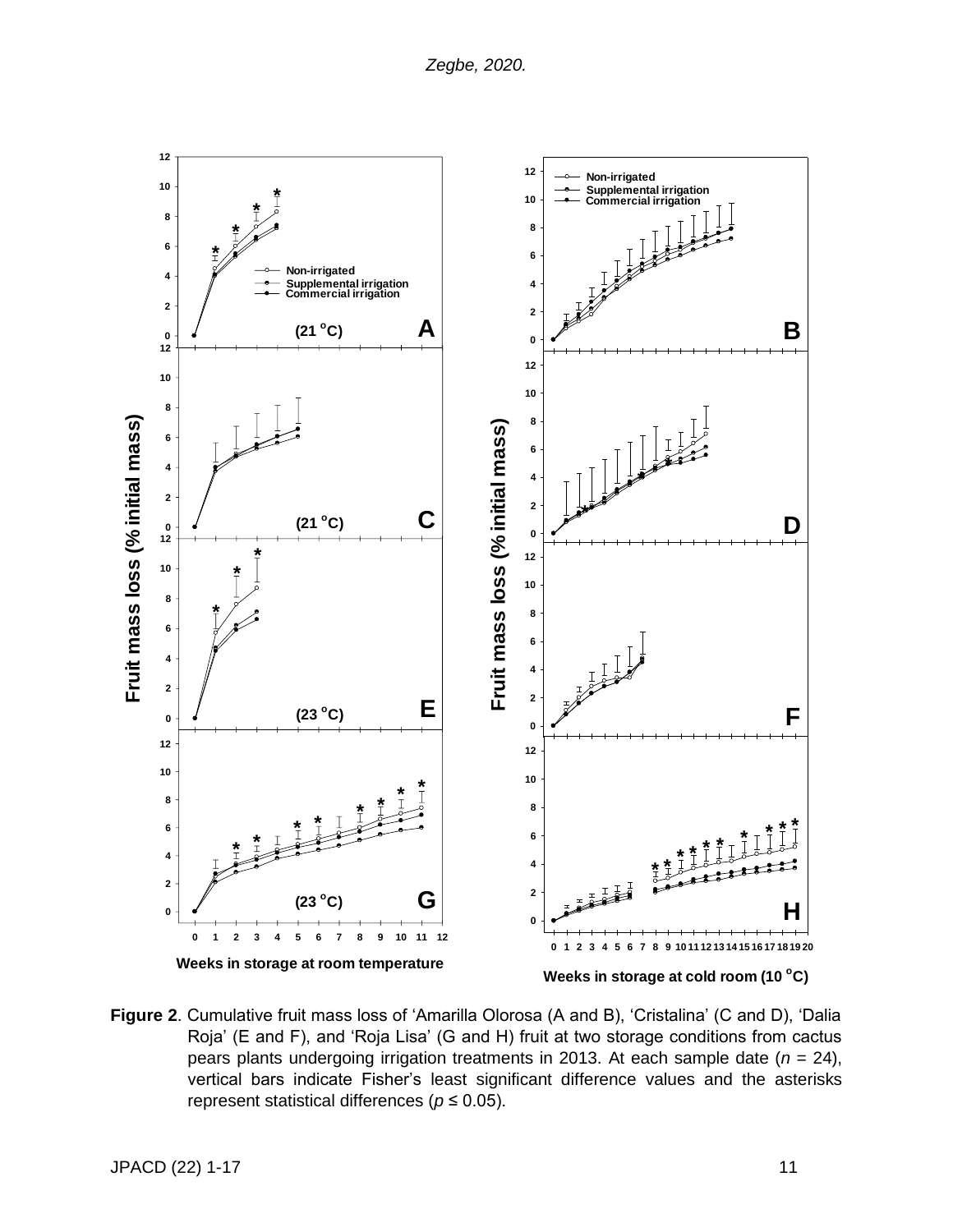| <b>Table 5.</b> Fruit decay incidence (%) assessed in <i>Opuntia</i> cultivars exposed to storage conditions |
|--------------------------------------------------------------------------------------------------------------|
| from cactus pear plants undergoing irrigation treatments (ITs). The ITs where non-                           |
| irrigated (NI), supplemental irrigation (SI) and commercial irrigation (CI) for three                        |
| consecutive growing seasons.                                                                                 |

|                | Storage conditions |                  |        |             |           |              |          |       |  |  |  |  |  |  |
|----------------|--------------------|------------------|--------|-------------|-----------|--------------|----------|-------|--|--|--|--|--|--|
|                |                    | Room temperature |        |             | Cold room |              |          |       |  |  |  |  |  |  |
|                | 'Amarilla          |                  | 'Dalia | 'Roja       | 'Amarilla |              |          |       |  |  |  |  |  |  |
| Year/ITs       | Olorosa'           | 'Cristalina'     | Roja'  | Lisa'       | Olorosa'  | 'Cristalina' | Roja'    | Lisa' |  |  |  |  |  |  |
| 2011           |                    |                  |        |             |           |              |          |       |  |  |  |  |  |  |
| ΝI             | 50.0               | 87.5             | 41.7   | 33.3        |           |              |          |       |  |  |  |  |  |  |
| SI             | 0                  | 12.5             | 20.8   | 0           |           |              |          |       |  |  |  |  |  |  |
| CI             | $\mathbf 0$        | 0                | 8.3    | $\mathbf 0$ |           |              |          |       |  |  |  |  |  |  |
|                |                    |                  |        |             |           |              |          |       |  |  |  |  |  |  |
| 2012           |                    |                  |        |             |           |              |          |       |  |  |  |  |  |  |
| ΝI             | 0                  | $\Omega$         | 0      | 4.2         | $\Omega$  | $\Omega$     | $\Omega$ | 0     |  |  |  |  |  |  |
| SI             | 0                  | 4.2              | 0      | 0           | 4.2       | 4.2          | 4.2      |       |  |  |  |  |  |  |
| CI             | 0                  | 0                | 0      | 0           | 0         | 0            | 0        | 0     |  |  |  |  |  |  |
|                |                    |                  |        |             |           |              |          |       |  |  |  |  |  |  |
| 2013           |                    |                  |        |             |           |              |          |       |  |  |  |  |  |  |
| N <sub>l</sub> | 4.2                | 0                | 0      | 0           | 0         | 0            | $\Omega$ | 8.3   |  |  |  |  |  |  |
| SI             | 8.3                | 0                | 0      | 0           | 0         | 8.3          | 4.2      | 4.2   |  |  |  |  |  |  |
| CI             | 4.2                | O                | 0      | 0           | 0         | 25.0         | 4.2      | 4.2   |  |  |  |  |  |  |

## **DISCUSSION**

In arid and semi-arid lands, there are commercially important xerophytic plants such as *Opuntia* spp.; however, water for irrigation is the main limiting factor for agricultural purposes. Therefore, irrigation strategies to save water and increase crop yields are a challenge (Oweis and Hachum, 2003). Cactus pear (*Opuntia* spp.) has been a good example in combining the latter two issues in different arid and semi-arid regions worldwide (Nerd *et al*., 1989; García de Cortázar and Nobel, 1992; Mulas and D'hallewin, 1997; Gugliuzza *et al*., 2002; Zegbe and Serna-Pérez, 2018). Consequently, this experiment was set up to assess, among other cactus pear plant responses [e.g., water efficiencies, yield and yield components, whose information is not given here], fruit quality at harvest and storage conditions from plants undergoing CI, SI, and NI.

The improvement of fruit size at harvest and its maintenance in both storage conditions, in terms of fruit mass and pulp mass (Table 1-4), in all cactus pear cultivars can be explained by the application of irrigation itself in favor of normal photosynthesis performance (Nobel and Hartsock, 1984; Nobel, 1994). Fruit was also thinned (Zegbe and Serna-Pérez, 2018); therefore, fruit thinning plus the irrigation made more carbohydrates available to be partitioned towards the fruit (DeJong and Grossman, 1994; Miranda-Jiménez and Royo-Díaz, 2002), and then, reflected in fruit size, in terms of fruit mass and pulp mass. Contrary to the study of Mulas and D'hallewin (1997), Zegbe and Serna-Pérez (2018) found that CI and partial rootzone drying irrigation enhanced flesh firmness, and it was confirmed here because SI and CI plants tended to produce fruit with higher flesh firmness than NI plants at harvest and sometimes maintained in both storage conditions in all cultivars (Table 1-4). Although, this research work was not created as a cell-level study, this result suggests that, compared with NI fruit, SI and CI plants produced fruit with cells that are more densely packed that enhanced flesh firmness (Ebel *et al*., 1993). In this experiment, for example, 'Amarilla Olorosa' flesh firmness correlated positively with fruit mass at harvest (*r* = 0.22;  $p = 0.06$ ) or room temperature ( $r = 0.31$ ; 0.01) and cold storage ( $r = 0.44$ ;  $p = 0.0001$ ). The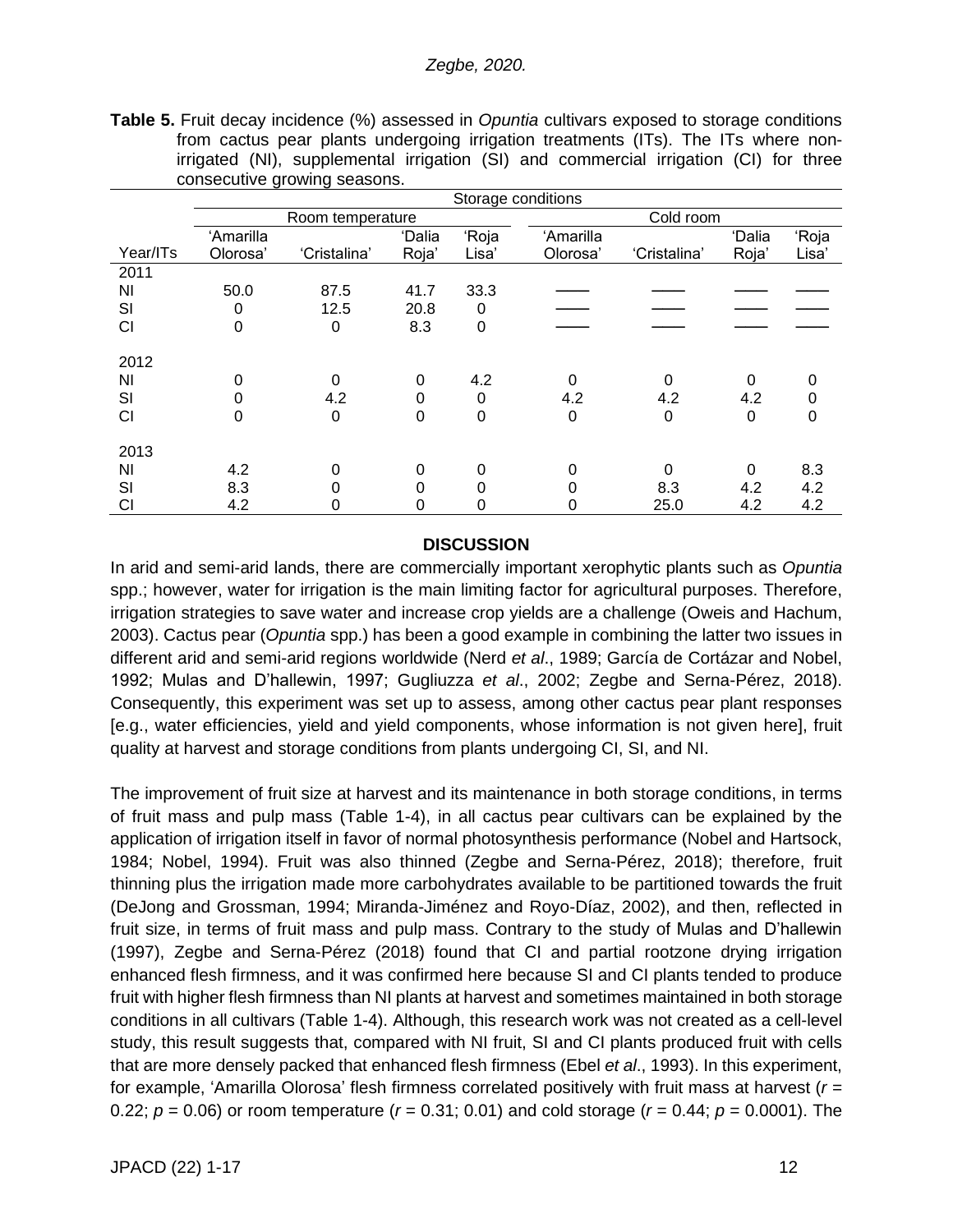same occurred with 'Roja Lisa' fruit at harvest ( $r = 0.52$ ;  $p = 0.0001$ ) and room temperature ( $r =$ 60; *p* = 0.0001). The latter examples are contrary to apples (Mpelasoka *et al*., 2000) and peaches (Crisosto *et al*., 1994), because a large fruit correlated negatively with flesh firmness at harvest and after storage (DeEll *et al*., 1999).

Most of the time, NI plants produced lower fruit mass and pulp mass than SI and CI plants; however, the former treatment yielded the highest total soluble solid concentrations and dry mass concentration of fruit (Table 1-4). Therefore, lower total soluble solid concentrations in CI and SI fruits could be due to a dilution effect because of fruit cells of SI and CI plants may have contained higher water content than NI fruit cells. This phenomenon has been seen in apples (Ebel *et al*., 1993; Mpelasoka *et al*., 2000) and in tomatoes (Zegbe-Domínguez *et al*., 2003) undergoing deficit irrigation treatments. So, the correlation between pulp mass with total soluble solid concentrations and dry mass concentration of 'Cristalina' fruit was moderate and negative (*r* = -0.45; *p* = 0.001 and *r* = -0.61; *p* = 0.001, respectively). The corresponding values for 'Dalia Roja', in the same order, were: *r* = -0.13 (*p* = 0.05) and *r* = -0.34 (*p* = 0.01) and for 'Roja Lisa' were: *r* = -0.40 (*p* = 0.0005) and  $r = -0.54$  ( $p = 0.02$ ). The exception was 'Amarilla Olorosa' cultivar, whose response variables did not correlate each other, therefore, there was no additional information to offer a comprehensible explanation to this respect.

After harvest, the storability of *Opuntia's* fruit depends on the cultivar, cultivation conditions, fruit maturation stage, and storage facilities (Schirra *et al*., 1999). During storage, fruit mass loss takes place mainly via transpiration (Corrales-García and Hernández-Silva, 2005; Corrales-García *et al*., 2006). For this fruit, the fruit mass loss threshold for visible changes in fruit appearance (e.g., shriveling and wilting) and fruit texture (e.g., flaccidity and softening) has been set at 8% (Cantwell, 1995). In this experiment, most of the times, fruit from SI and CI plants minimized fruit mass loss in all cultivars in both storage conditions and extended their storage life in cold storage (Figure 1 and 2).

The water vapour movement from the aerial parts of the plants (e.g., fruit) to the atmosphere is partially limited by the cuticle and the epicuticular waxes (Tafolla-Arellano, 2013). Consequently, the results suggest that SI and CI treatments may have made positive changes at the level of the epidermis (Maguire *et al*., 1999), maybe better cuticle or epicuticular waxes deposition and distribution on the fruit epidermal cells (Crisosto *et al*., 1993), might have resulted in less fruit mass loss, as found in other postharvest studies conducted with *Opuntia*'s fruit (Schirra *et al*., 1999; Lopez-Castañeda *et al*., 2010), peaches previously exposed to various irrigation regimens (Crisosto *et al.*, 1994), and plums exposed to different O<sub>3</sub> concentrations (Crisosto *et al.*, 1993). So, in relation to room temperature, cold storage increased storage life by 250% for 'Amarilla Olorosa', 40% for 'Cristalina', 100% for 'Dalia Roja', and 73% for 'Roja Lisa'. The latter finding is crucial for transportation, marketing, and final consumers. However, after this study, the threshold of fruit mass loss (8%) established by Cantwell (1995) must be reconsidered for each cactus pear cultivar. Nerveless, as seen in Figures 1 and 2, the storage life was influenced, in part, by the growing season (mainly by the presence of precipitation), cultivar, and storage conditions.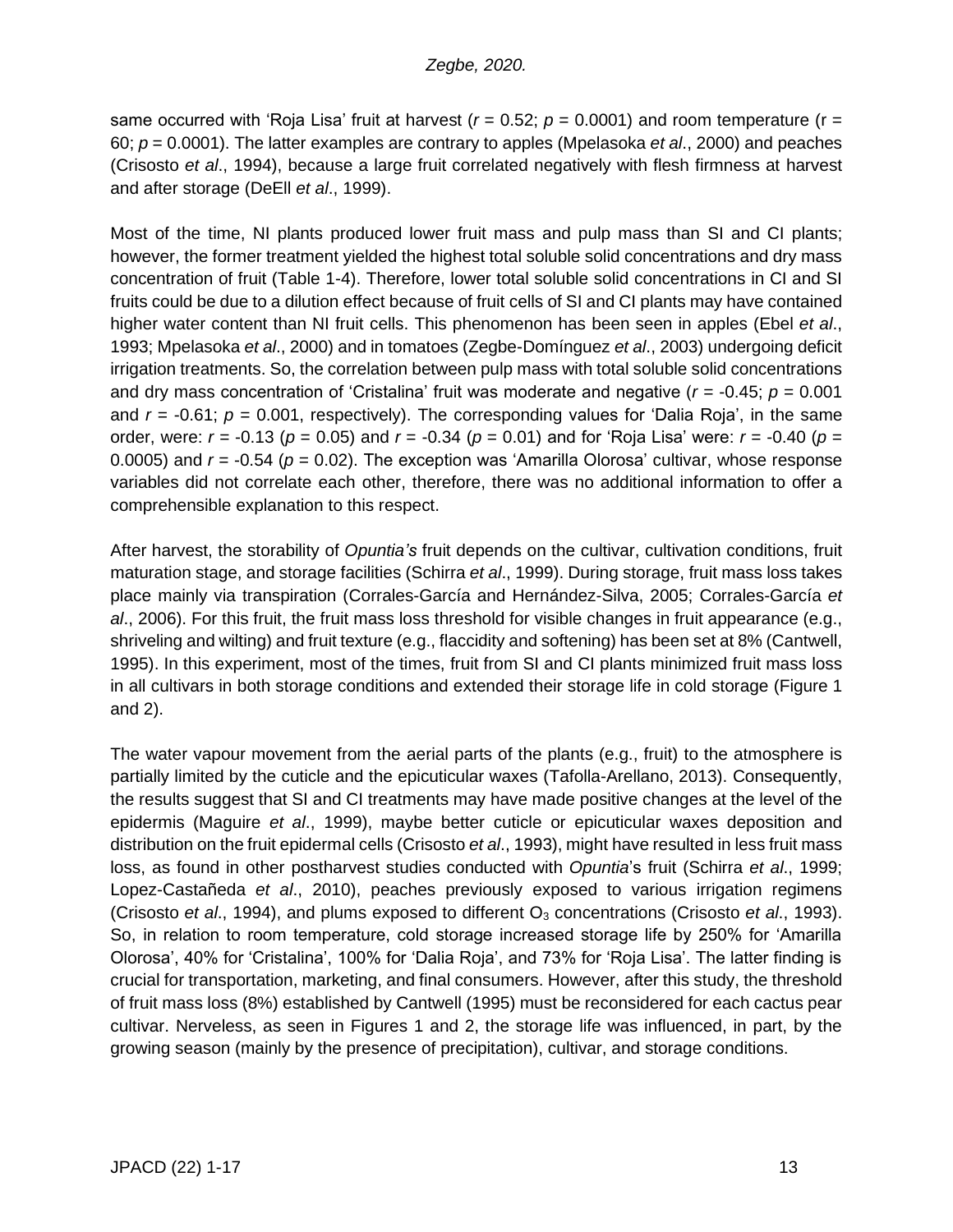Decay incidence and chilling injury in cactus pear fruit depends on the cultivar, fruit maturation stage, and storage conditions (Schirra *et al*., 1999). The outputs of this experiment agree, in part, with the latter authors, because while chilling injury was not present, decay incidence was observed on NI fruit of 'Cristalina' at room temperature (87.5%) in 2011. After that, in 2012 and 2013, decay incidence ranged from no fungi infection to 25% of decay incidence, which may be attributable to orchard management (e.g., irrigation treatments, pest and disease control, etc.) and fruit handling before storing. The latter consisted in removing the spines from the fruit followed for a fruit chemical treatment (a solution of copper sulfate + chlorine) against pathogens. Changes in the cuticle or epicuticular waxes deposition and distribution (which deserves to be further researched) could have contributed also limiting pathogens entry in favor of longer storing life and fruit quality appearance (Cruz-Bravo *et al*., 2019; Zegbe *et al*., 2019). Nevertheless, it is imperative to identify and specify what pathogens are involved in fruit decay, because at least *Fusarium* spp., *Alternaria* spp., *Chlamydomyces* spp., and *Penicillium* spp. are implicated in this postharvest problem (Granata *et al*., 2017).

In 2013, most of the response variables observed no measurable changes at harvest (Fig. 1-4). During this growing season, the precipitation started earlier than the two previous ones (on June 21, 23, and 9 for 2011, 2012, and 2013, respectively). Additionally, the amounts of precipitation were also greater in 2013 than in the 2011 and 2012 growing seasons for all cultivars, but in particular, the late-maturing ones ('Amarilla Olorosa' and 'Cristalina'). The early-maturing cultivars '(Roja Lisa' and 'Dalia Roja') received 50, 71, and 182 mm of precipitation in 2011, 2012, and 2013, respectively; while the latter cultivar received 102, 86, and 213 mm for 2011, 2012, and 2013, respectively. This may override the effect of SI and CI treatments, as pointed out by Van Der Merwe *et al*. (1997), for cactus pear grown under Pretoria's conditions. Unfortunately, a rainy year occurs occasionally in this agro-ecological region so that SI would be a good irrigation strategy for the enhancement fruit quality and storability while large amounts of water are saved (on average 51%) on the cactus pear cultivation.

## **CONCLUSIONS**

After three consecutive evaluations, the outputs from this experiment suggest that SI and CI plants had the highest fruit mass and pulp mass at harvest, and both parameters were maintained in both storage condition evaluations. Flesh firmness tended to be the highest in SI and CI fruit at harvest in all cultivars. The latter response was maintained occasionally in both storage condition in all cultivars. The NI fruit tended to observe the highest dry mass concentration and soluble solids concentration at harvest and in both storage condition evaluations.

Fruit mass loss was minimized in those fruit from SI and CI treatments in both storage conditions, and therefore, increased their storage life in those fruit stored at cold room. At the start of the experiment, NI fruit at room temperature had the highest decay incidence; after that, it was observed occasionally in both storage conditions, and the percentage ranged between 4.2% and 25%. Although the information was not reported here, relative to CI treatment, on average, SI treatment saved irrigation water by 51%. Therefore, SI may be recommended over CI for those regions with similar or drier agro-ecological conditions.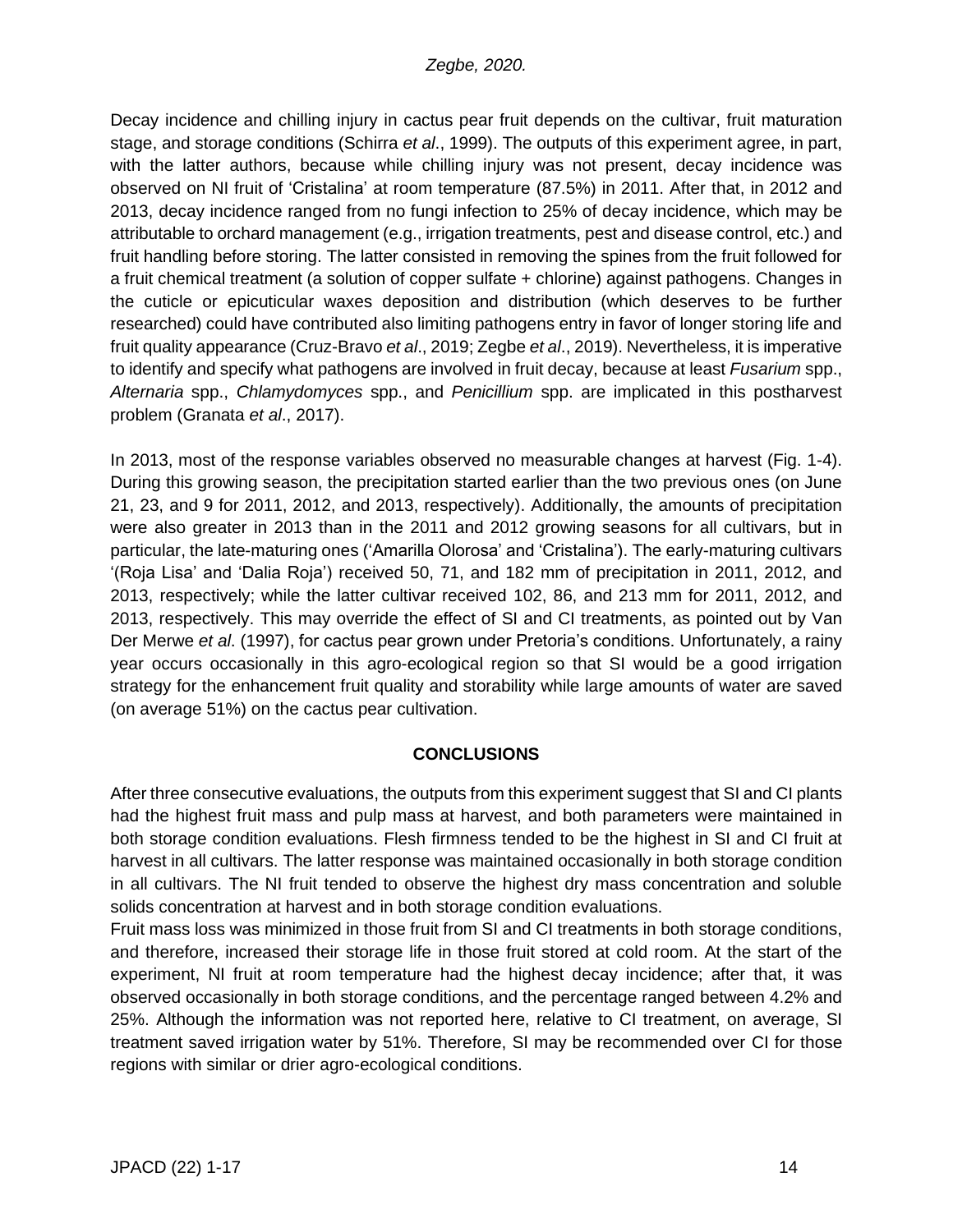#### **ETHICS STATEMENT**

Not applicable" in this publication.

#### **CONSENT FOR PUBLICATION**

Not applicable" in this publication.

#### **AVAILABILITY OF SUPPORTING DATA**

The datasets generated and/or analyzed during the current study are not publicly available due to this information belongs to the sponsor (Instituto Nacional de Investigaciones Forestales, Agrícolas y Pecuarias) but are available from the corresponding author on reasonable request.

#### **COMPETING INTERESTS**

The authors have declared that no competing interests exist**.**

#### **FUNDING**

This research work was founding by the Instituto Nacional de Investigaciones Forestales, Agrícolas y Pecuarias (INIFAP) throughout research project No. Ref. 8403134459.

#### **AUTHOR CONTRIBUTIONS**

Conceptualization; Methodology; Formal analysis; Investigation; Resources; Data curation; Writing-original draft preparation; Writing-review and editing; Supervision; Project administration; Funding acquisition by J.A. Zegbe.

#### **ACKNOWLEDGEMENTS**

The Fundación Produce Zacatecas, A.C., partially supported this research project (No. of reference PFZ/075/2004). The field and lab assistance of Mr. Pedro Castañón Hernández is highly prized. I really appreciate the work done by Mr. David Edrei Clingan, M. Sc. Mayra Denise Herrera (Instituto Nacional de Investigaciones Forestales, Agrícolas y Pecuarias, Mexico), Editor, and the three Reviewers to improve the final presentation of this document.

#### **REFERENCES**

- Abderrazzak, B., Daoui, K., Kajji, A., Dahan, R. and Ibr, M. 2013. Effects of supplemental irrigation and nitrogen applied on yield and yield components of bread wheat at the Saïs Region of Morocco. *American Journal of Experimental Agriculture* 3:904-913.
- Basile, F. 2001. Economic aspects of Italian cactus pear production and market. *Journal of the Professional Association for Cactus Development* 4:31-46 (2001).
- Cantwell, M. 1995. Post-harvest management of fruits and vegetable stems. *In*: Barbera, G., Inglese, P. and Pimienta-Barrios, E. (Eds.) Agro-ecology, cultivation, and uses of cactus pear. Plant Production and Protection paper 132. Food and Agriculture Organization of the United Nations. Roma, Italy. pp. 120-136.
- Corrales-García, J. and Hernández-Silva, J.L. 2005. Cambios en la calidad postcosecha de variedades de tuna con y sin semilla. *Revista Fitotecnia Mexicana* 28:9-16.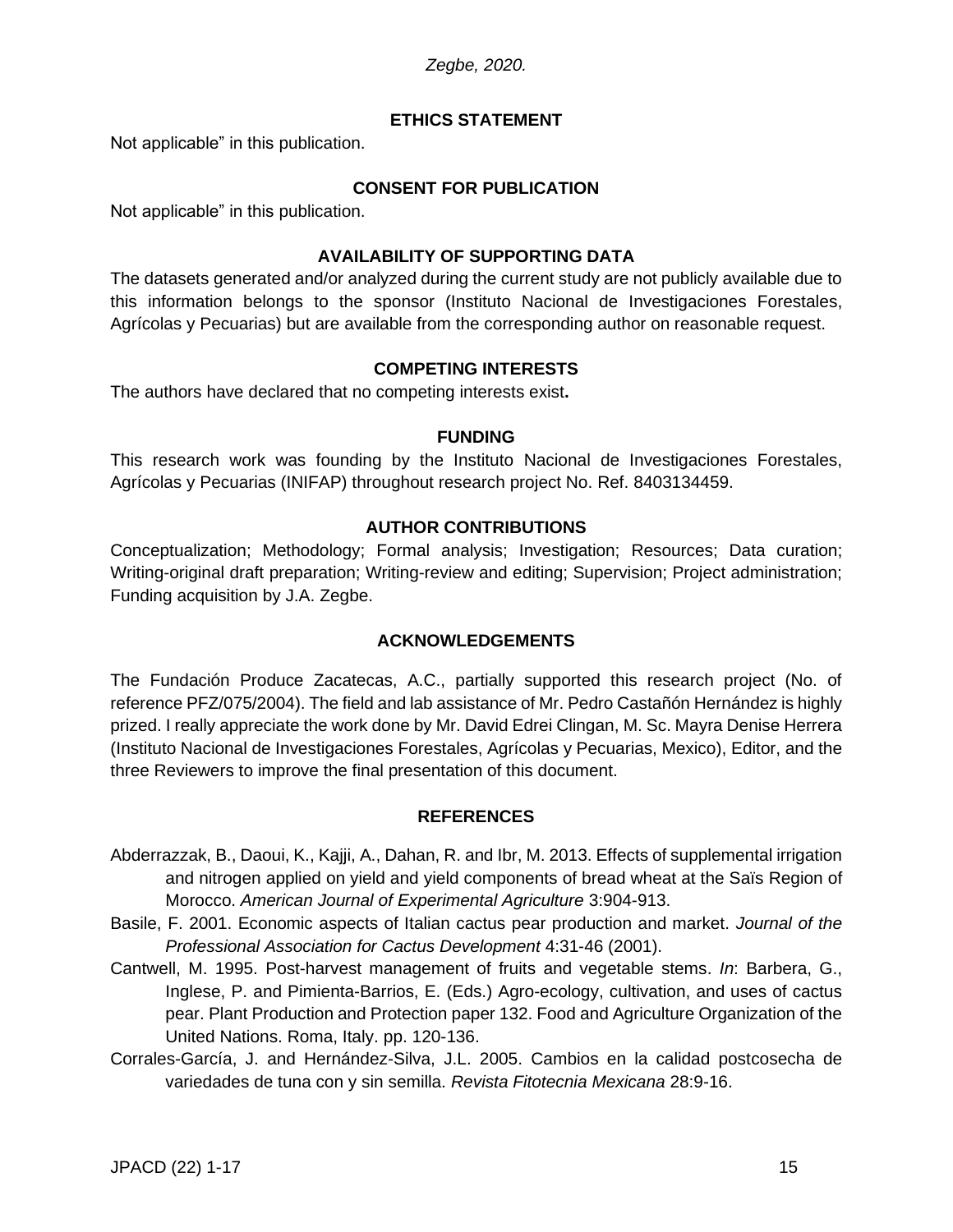- Corrales-García, J., Moreno, F. and Rodríguez-Campos, J. 2006. Fruit characterization of twenty accessions of cactus pear (*Opuntia* spp.) II. Changes in post-harvest. *Acta Horticulturae* 728:205-209.
- Crisosto, C.H., Retzlaff, W.A., William, L.E., DeJong, T.M. and Zoffoli, J.P. 1993. Postharvest performance evaluation of plum (*Prunus salicina* Lindel., 'Casselman') fruit grown under three ozone concentrations. *Journal of the American Society for Horticultural Science*  118:497-502.
- Crisosto, C.H., Johnson, R.S., Luza, J.G. and Crisosto, G.M. 1994. Irrigation regimes affect fruit soluble solids concentration and rate of water loss of 'O'Henry' peaches*. HortScience* 29:1169-1171.
- Cruz-Bravo, R.K., Guzmán-Maldonado, S.H., Araiza-Herrera, H.A. and Zegbe, J.A. 2019. Storage alters physicochemical characteristics, bioactive compounds, and antioxidant capacity of cactus pear fruit. *Postharvest Biology and Technology* 150:105-111.
- DeEll, J.R., Saad, F. and Khanizadeh, S. 1999. Factors influencing apple fruit firmness. *Compact Fruit Tree* 32:56-58.
- DeJong, T.M. and Grossman, Y.L. 1994. A supply and demand approach to modeling annual reproductive and vegetative growth of deciduous fruit trees. *HortScience* 29:1435-1442.
- Ebel, R.C., Proebsting, E.L. and Patterson, M.E. 1993. Regulated deficit irrigation may alter apple maturity, quality, and storage life. *HortScience* 28:141-143.
- Feugang, J.M., Konarski, P., Zou, D., Stintzing, F.C. and Zou, C. 2006 Nutritional and medicinal use of Cactus pear (*Opuntia* spp.) cladodes and fruits. *Frontiers in Bioscience* 11:2574- 2589.
- García de Cortázar, V. and Nobel, P.S. 1992. Biomass and fruit production for the prickly pear cactus, *Opuntia ficus-indica*. *Journal of the American Society for Horticultural Science*  117:558-562.
- Granata, G., Faedda, R. and Ochoa, M.J. 2019. Diseases of cactus pear. *In*: Inglese, P., Mondragon, C., Nefzaoui, A. and Sáenz, C. (Eds.). Crop ecology, cultivation and uses of cactus pear. The Food and Agriculture Organization of the United Nations and the International Center for Agricultural Research Dry Areas. Roma, Italy. pp. 115-123.
- Gugliuzza, G., Inglese, P. and Farina, V. 2002. Relationship between fruit thinning and irrigation on determining fruit quality of cactus pear (*Opuntia ficus-indica*) fruits. *Acta Horticulturae* 581:205–209.
- López-Castañeda, J., Corrales-García, J., Terrazas-Salgado, T. and Colinas-León, T. 2010. Effect of saturated air heat treatments on weight loss reduction and epicuticular changes in six cultivars of cactus pear fruit (*Opuntia* spp.). *Journal of the Professional Association for Cactus Development* 12:37-47.
- Maguire, K.M., Lang, A., Banks, N.H., Hall, A., Hopcroft, D. and Bennett, R. 1999. Relationship between water vapor permeance of apple and micro-cracking of the cuticle. *Postharvest Biology and Technology* 17: 89-96.
- Miranda-Jiménez, C. and Royo-Díaz, J.B. 2002. Fruit distribution and early thinning intensity influence fruit quality and productivity of peach and nectarine trees. *Journal of the American Society for Horticultural Science* 127:892-900.